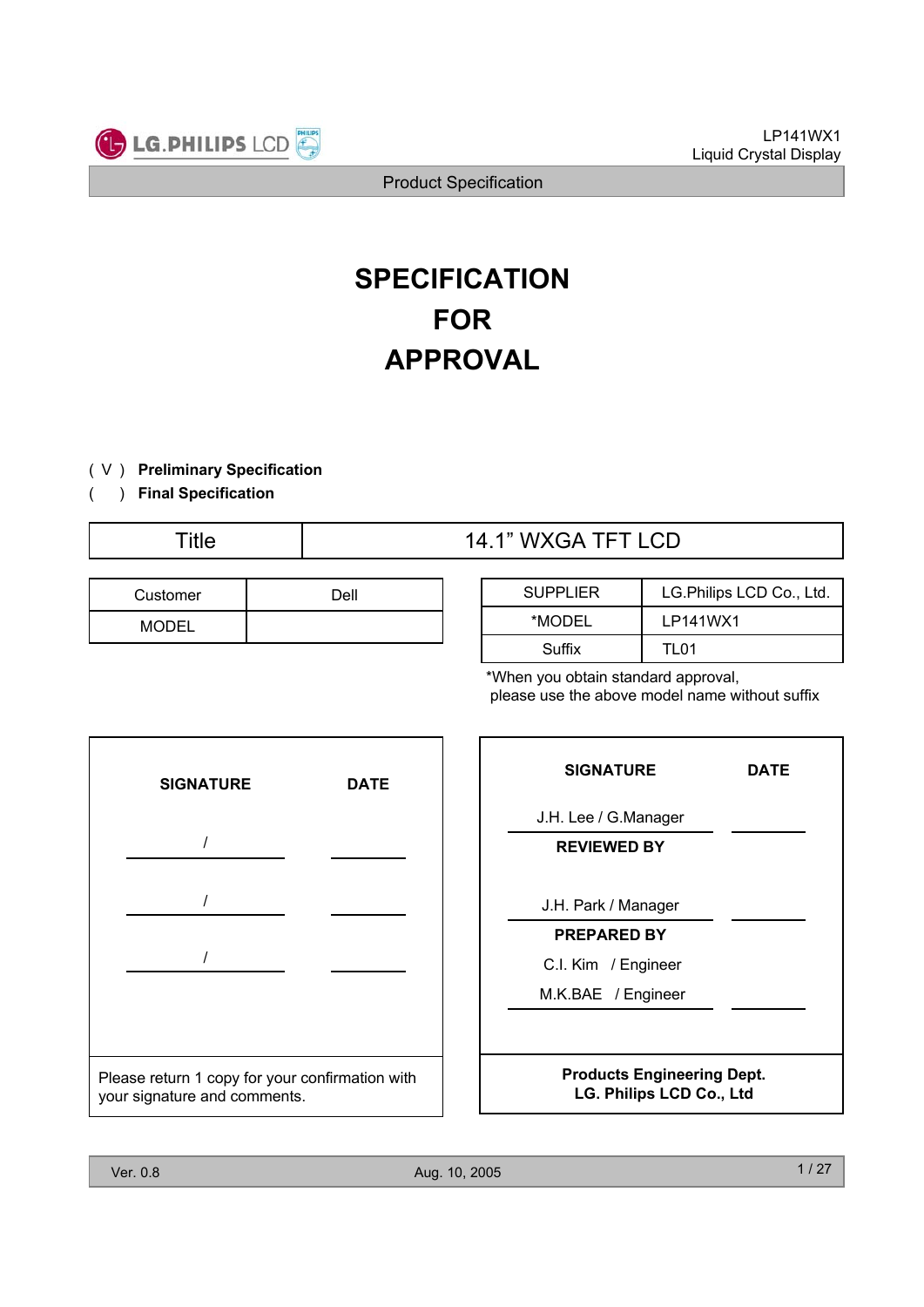

# **Contents**

| <b>No</b>      | <b>ITEM</b>                                                      | Page           |
|----------------|------------------------------------------------------------------|----------------|
|                | COVER                                                            | $\mathbf{1}$   |
|                | <b>CONTENTS</b><br>.                                             | $\overline{2}$ |
|                | <b>RECORD OF REVISIONS</b>                                       | 3              |
| 1              | <b>GENERAL DESCRIPTION</b>                                       | 4              |
| $\overline{2}$ | ABSOLUTE MAXIMUM RATINGS                                         | 5              |
| 3              | ELECTRICAL SPECIFICATIONS                                        |                |
| $3 - 1$        | ELECTRICAL CHARACTREISTICS                                       | 6              |
| $3 - 2$        | <b>INTERFACE CONNECTIONS</b>                                     | 7              |
| $3 - 3$        | SIGNAL TIMING SPECIFICATIONS                                     | 9              |
| $3 - 4$        | SIGNAL TIMING WAVEFORMS                                          | 9              |
| $3-5$          | <b>COLOR INPUT DATA REFERNECE</b>                                | 10             |
| $3-6$          | POWER SEQUENCE                                                   | 11             |
| 4              | OPTICAL SFECIFICATIONS                                           | 12             |
| 5              | <b>MECHANICAL CHARACTERISTICS</b>                                | 16             |
| 6              | <b>RELIABLITY</b>                                                | 20             |
| 7              | <b>INTERNATIONAL STANDARDS</b>                                   |                |
| $7 - 1$        | <b>SAFETY</b>                                                    | 21             |
| $7-2$          | <b>EMC</b>                                                       | 21             |
| 8              | <b>PACKING</b>                                                   |                |
| $8 - 1$        | DESIGNATION OF LOT MARK                                          | 22             |
| $8 - 2$        | <b>PACKING FORM</b>                                              | 22             |
| 9              | <b>PRECAUTIONS</b>                                               | 23             |
| A              | APPENDIX. Enhanced Extended Display Identification Data (EEDID™) | 25             |
|                |                                                                  | 27             |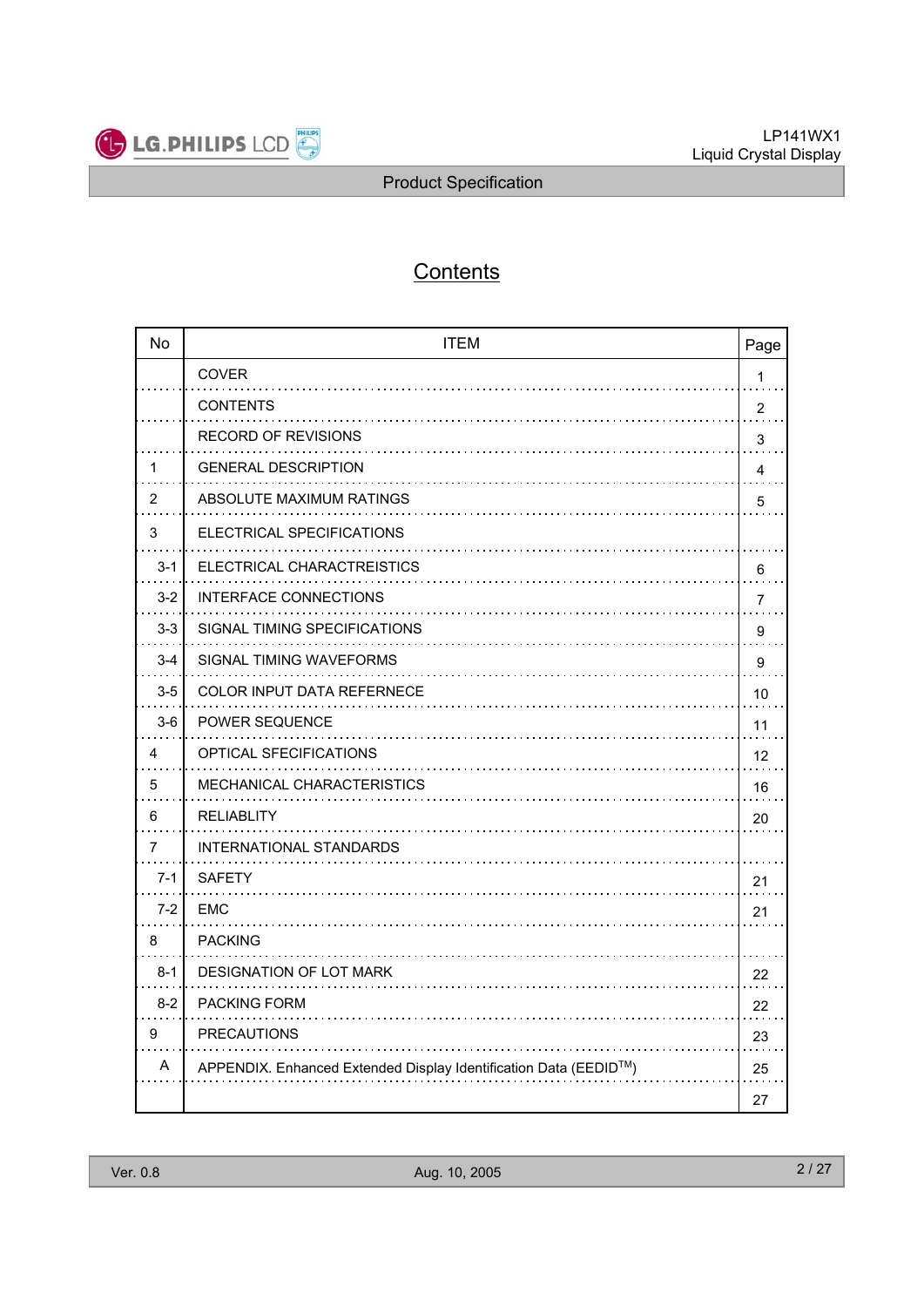

# **RECORD OF REVISIONS**

| <b>Revision No</b> | <b>Revision Date</b> | Page      | <b>EDID</b><br>Description                                                           |                  |  |  |
|--------------------|----------------------|-----------|--------------------------------------------------------------------------------------|------------------|--|--|
| 0.0                | Feb. 22, 2005        |           | <b>First Draft</b>                                                                   | V <sub>0.0</sub> |  |  |
| 0.1                | Mar. 30, 2005        |           |                                                                                      |                  |  |  |
| 0.2                | Apr. 06, 2005        |           | Lamp life time changed 12,000 -> 15,000 hrs                                          |                  |  |  |
| 0.3                | May. 10, 2005        | 11        | Changed the Item(Table8. Power Sequence Table)<br>$T7:1000 \t 3400$                  | V <sub>0.1</sub> |  |  |
|                    |                      | 13        | Changed the Item(The numerical formula of the the variation in<br>surface luminance) |                  |  |  |
|                    |                      | $25 - 27$ | Added the Item(EEDID Data)                                                           |                  |  |  |
| 0.4                | Jun. 16, 2005        | 4         | Changed the Item(Added ROHS Comply)                                                  | V <sub>0.4</sub> |  |  |
|                    |                      | 6         | Changed the Item(Electrical Characteristics)                                         |                  |  |  |
|                    |                      | 11        | Changed the Item (Power Sequence T6(Max.) 100ms $\rightarrow$ 10ms)                  |                  |  |  |
|                    |                      | 12        | Changed the Item(Optical Characteristics)                                            |                  |  |  |
|                    |                      | 13        | Changed the Item(Gray Scale)                                                         |                  |  |  |
|                    |                      | $25 - 27$ | Changed the Item<br>(Added SMBUS and Color coordinates)                              |                  |  |  |
| 0.5                | Jun. 22, 2005        | 8         | Changed the Item<br>(Low voltage back Light Connector Color : White → Green)         | V <sub>0.5</sub> |  |  |
|                    |                      | 12        | Changed the EEDID Data<br>(Optical Characteristics, Response Time, Typ & Max)        |                  |  |  |
|                    |                      | 4, 16     | Changed the Item (LCM weight: Typ. Max.)                                             |                  |  |  |
|                    |                      | $17 - 19$ | Changed the Figure (LCM View)                                                        |                  |  |  |
|                    |                      | 22        | Changed the Figure (LCM Packing Spec.)                                               |                  |  |  |
|                    |                      | $25 - 27$ | Changed the EEDID Data<br>(Changed SMBUS Data, Revision #, and Check Sum)            |                  |  |  |
| 0.6                | July. 02. 2005       | 9         | Changed the Timing Table(Typ. Is equal to EEDID Timing Data)                         | V <sub>0.6</sub> |  |  |
|                    |                      | 26, 27    | Changed the EDID Data<br>(Added the Dell P/N, revised the EEDID revision number)     |                  |  |  |
| 0.7                | July. 15. 2005       | 9         | Changed the Timing Table(Typ. Is equal to VESA Standard EEDID<br>Timing Data)        | V0.7             |  |  |
|                    |                      | $25 - 27$ | Changed the EDID Data                                                                |                  |  |  |
| 0.8                | Aug. 10. 2005        | 21        | Changed the International Standards                                                  | V <sub>0.8</sub> |  |  |
|                    |                      | $25 - 27$ | Changed the Data(Changed EEDID Format & SMBUS Data)                                  |                  |  |  |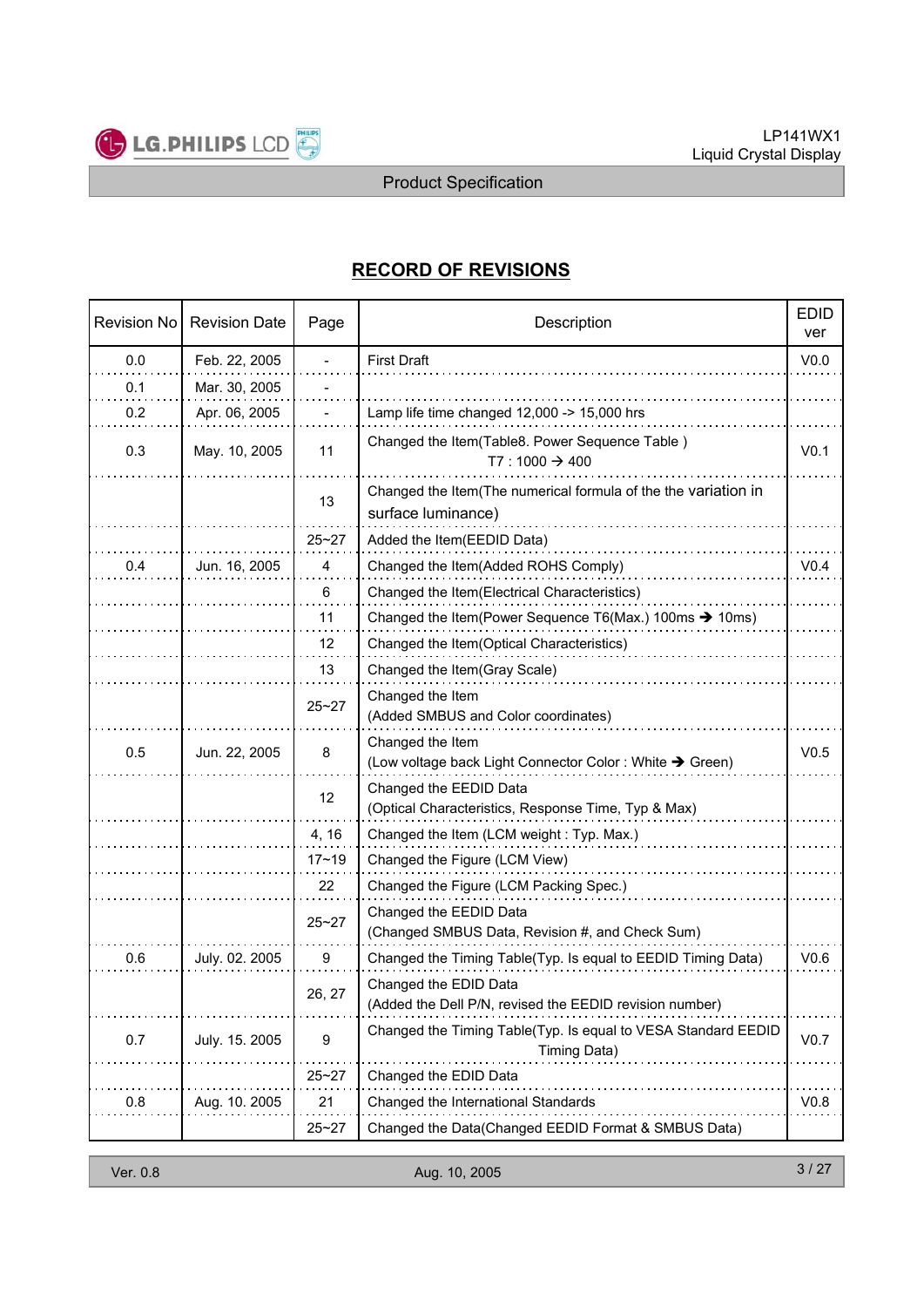

### **1. General Description**

The LP141WX1 is a Color Active Matrix Liquid Crystal Display with an integral Cold Cathode Fluorescent Lamp (CCFL) backlight system. The matrix employs a-Si Thin Film Transistor as the active element. It is a transmissive type display operating in the normally white mode. This TFT-LCD has 14.1 inches diagonally measured active display area with WXGA resolution(800 vertical by 1280 horizontal pixel array). Each pixel is divided into Red, Green and Blue sub-pixels or dots which are arranged in vertical stripes. Gray scale or the brightness of the sub-pixel color is determined with a 6-bit gray scale signal for each dot, thus, presenting a palette of more than 262,144 colors.

The LP141WX1 has been designed to apply the interface method that enables low power, high speed, low EMI.

The LP141WX1 is intended to support applications where thin thickness, low power are critical factors and graphic displays are important. In combination with the vertical arrangement of the sub-pixels, the LP141WX1 characteristics provide an excellent flat display for office automation products such as Notebook PC.



### **General Features**

| Active Screen Size            | 14.1 inches diagonal                                                      |
|-------------------------------|---------------------------------------------------------------------------|
| Outline Dimension             | 320 (H) $\times$ 206(V) $\times$ 5.5(D, max) mm                           |
| <b>Pixel Pitch</b>            | 0.2373 mm $\times$ 0.2373 mm                                              |
| Pixel Format                  | 1280 horiz. By 800 vert. Pixels RGB strip arrangement                     |
| Color Depth                   | 6-bit, 262,144 colors                                                     |
| Luminance, White              | 185 cd/m <sup>2</sup> (Typ.5 point)                                       |
| Power Consumption             | Total 5.2 Watt(Typ.) @ LCM circuit 1.1Watt(Typ.), B/L input 4.1Watt(Typ.) |
| Weight                        | 425 g (Max.), $415g(Tvp.)$                                                |
| <b>Display Operating Mode</b> | Transmissive mode, normally white                                         |
| Surface Treatment             | Anti-glare treatment of the front polarizer                               |
| <b>RoHS Comply</b>            | Yes                                                                       |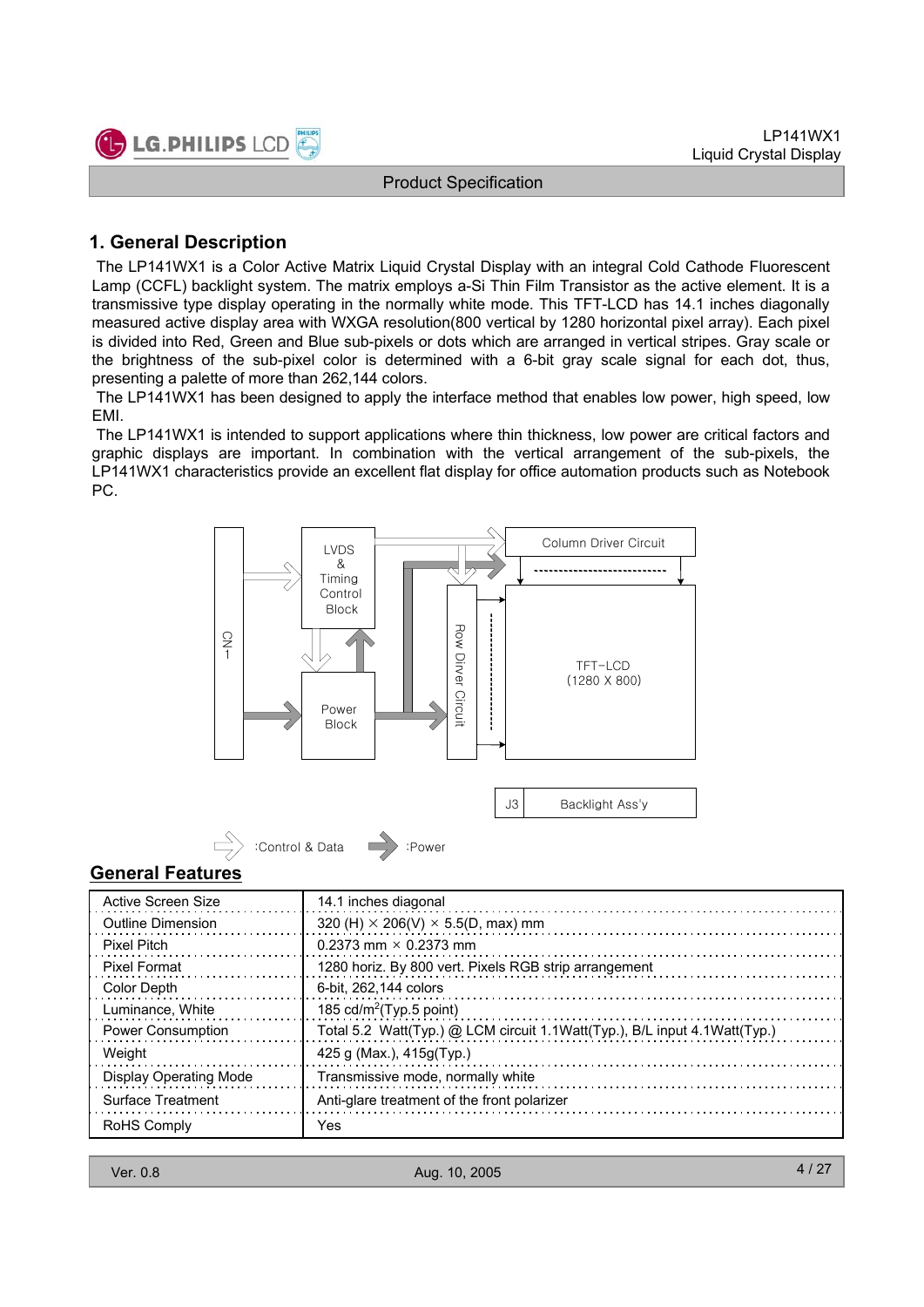

# **2. Absolute Maximum Ratings**

The following are maximum values which, if exceeded, may cause faulty operation or damage to the unit.

| Parameter                         |             |       | Values | Units  | <b>Notes</b>            |  |  |
|-----------------------------------|-------------|-------|--------|--------|-------------------------|--|--|
|                                   | Symbol      | Min   | Max    |        |                         |  |  |
| Power Input Voltage               | VCC         |       | 4.0    | Vdc    | at $25 \pm 5^{\circ}$ C |  |  |
| <b>Operating Temperature</b>      | TOP         |       | 50     | $\sim$ |                         |  |  |
| <b>Storage Temperature</b>        | <b>H</b> st | $-20$ | 60     | ∘∩     |                         |  |  |
| <b>Operating Ambient Humidity</b> | <b>HOP</b>  | 10    | 90     | %RH    |                         |  |  |
| <b>Storage Humidity</b>           | <b>H</b> st | 10    | 90     | %RH    |                         |  |  |

### **Table 1. ABSOLUTE MAXIMUM RATINGS**

Note : 1. Temperature and relative humidity range are shown in the figure below. Wet bulb temperature should be  $39^{\circ}$ C Max, and no condensation of water.



**Dry Bulb Temperature []**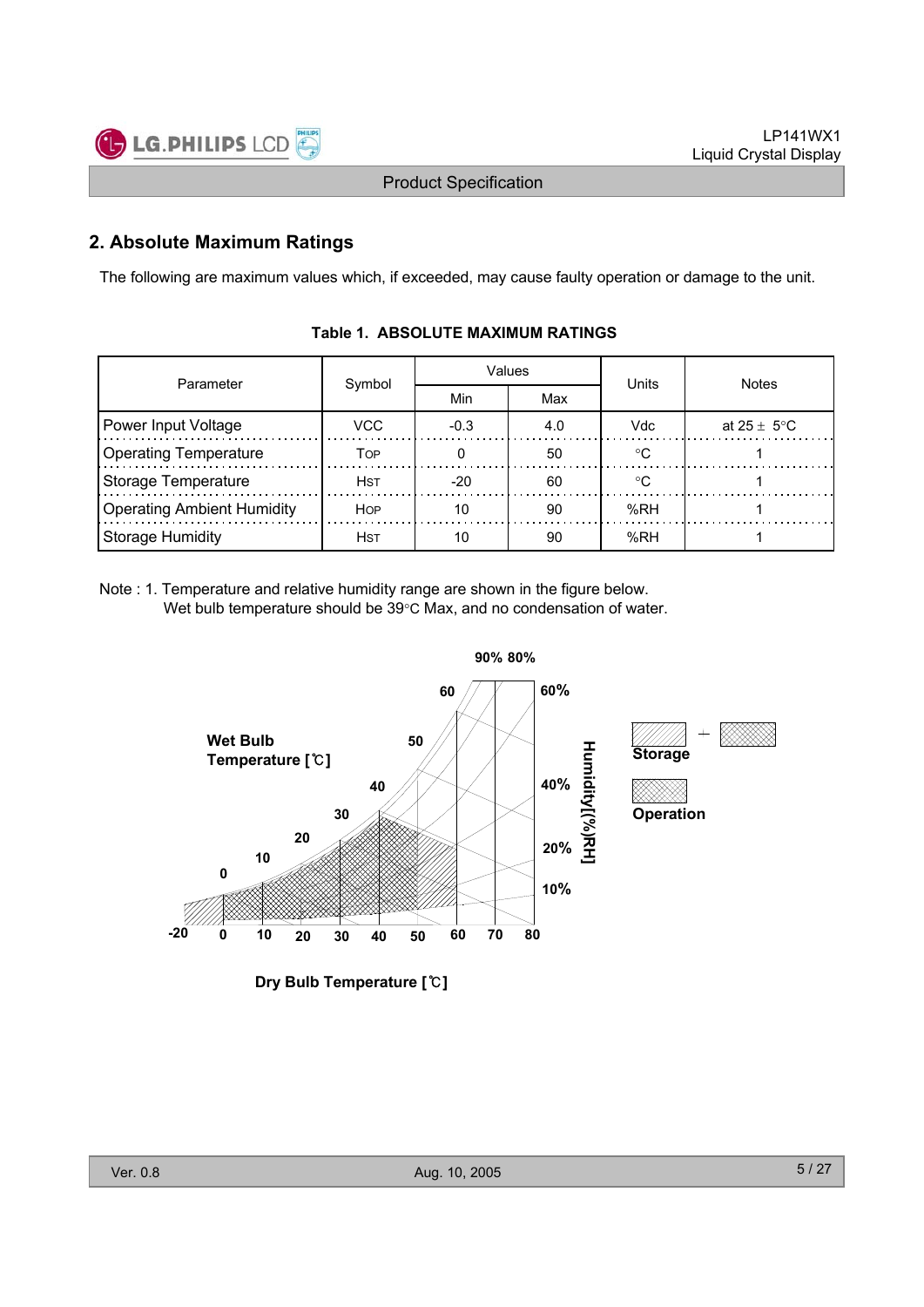

# **3. Electrical Specifications**

# **3-1. Electrical Characteristics**

The LP141WX1 requires two power inputs. One is employed to power the LCD electronics and to drive the TFT array and liquid crystal. The second input which powers the CCFL, is typically generated by an inverter. The inverter is an external unit to the LCD.

| Parameter                                                                  | Symbol         | Min      | Typ        | Max          | Unit                                 | <b>Notes</b> |
|----------------------------------------------------------------------------|----------------|----------|------------|--------------|--------------------------------------|--------------|
| MODULE:                                                                    |                |          |            |              |                                      |              |
| Power Supply Input Voltage                                                 | <b>VCC</b>     | 3.0      | 3.3        | 3.6          | $V_{DC}$                             |              |
| Power Supply Input Current                                                 | $I_{\rm CC}$   |          | 320        | 420          | Ma                                   |              |
| Power Consumption                                                          | P <sub>C</sub> |          | 1.1        | 1.4          | Watt                                 |              |
| Differential Impedance                                                     | Zm             | 90       | 100        | 110          | <b>Ohm</b>                           | 2            |
| $\mathsf{LAMP}$ :                                                          |                |          |            |              |                                      |              |
| <b>Operating Voltage</b>                                                   | $V_{BL}$       | 640(TBD) | 675(6.0mA) | 880(2.0mA)   | $V_{RMS}$                            |              |
| <b>Operating Current</b>                                                   | $I_{BL}$       | 2.0      | 6.0        | 7.0          | $mA_{RMS}$                           | 3            |
| Power Consumption                                                          | $P_{BL}$       |          | 4.1        | 4.5          |                                      |              |
| <b>Operating Frequency</b>                                                 | $f_{BL}$       | 50       | 65         | 80           | kHz                                  |              |
| <b>Discharge Stabilization Time</b>                                        | Ts             |          |            | 3            | Min                                  | 4            |
| Life Time                                                                  |                | 15,000   |            |              | <b>Hrs</b>                           | 5            |
| <b>Established Starting Voltage</b><br>at $25^\circ$ C<br>at 0 $\degree$ C | Vs             |          |            | 1180<br>1415 | $V_{RMS}$<br><b>V</b> <sub>RMS</sub> |              |

### **Table 2. ELECTRICAL CHARACTERISTICS**

Note)

- 1. The specified current and power consumption are under the Vcc =  $3.3V$ ,  $25^\circ$ C, fv = 60Hz condition whereas full black pattern is displayed and fv is the frame frequency.
- 2. This impedance value is needed to proper display and measured form LVDS Tx to the mating connector.
- 3. The typical operating current is for the typical surface luminance  $(L_{WH})$  in optical characteristics.
- 4. Define the brightness of the lamp after being lighted for 5 minutes as 100%, Ts is the time required for the brightness of the center of the lamp to be not less than 95%.
- 5. The life time is determined as the time at which brightness of lamp is 50% compare to that of initial value at the typical lamp current.
- 6. The output of the inverter must have symmetrical(negative and positive) voltage waveform and symmetrical current waveform.(Asymmetrical ratio is less than 10%) Please do not use the inverter which has asymmetrical voltage and asymmetrical current and spike wave. Lamp frequency may produce interface with horizontal synchronous frequency and as a result this may cause beat on the display. Therefore lamp frequency shall be as away possible from the horizontal synchronous frequency and from its harmonics in order to prevent interference.
- 7. It is defined the brightness of the lamp after being lighted for 5 minutes as 100%.
- $T<sub>s</sub>$  is the time required for the brightness of the center of the lamp to be not less than 95%.
- 8. The lamp power consumption shown above does not include loss of external inverter.
- The applied lamp current is a typical one.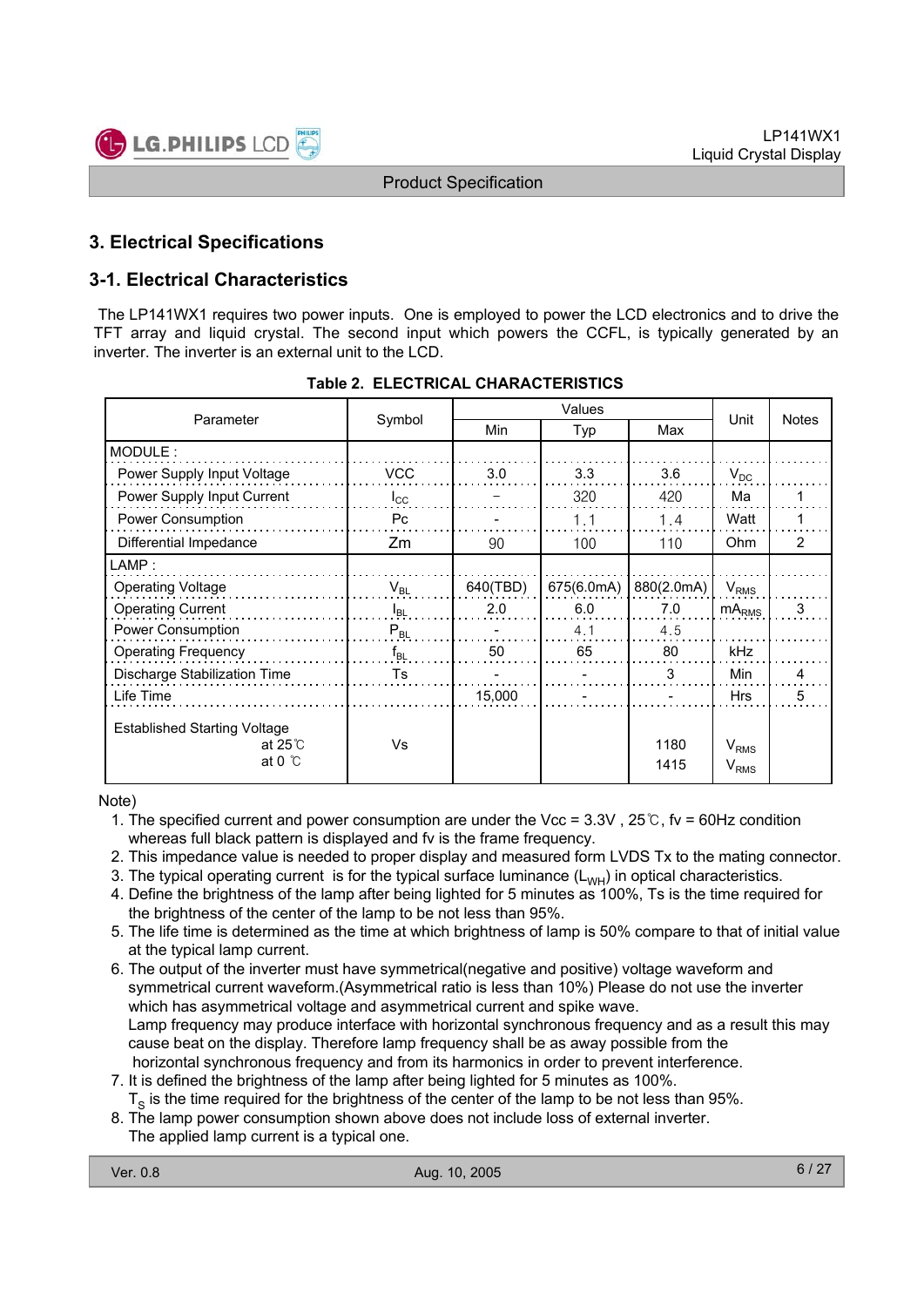

- Note)
	- 9. Requirements for a system inverter design, which is intended to have a better display performance, a better power efficiency and a more reliable lamp, are following.
		- It shall help increase the lamp lifetime and reduce leakage current.
			- a. The asymmetry rate of the inverter waveform should be less than 10%.
			- b. The distortion rate of the waveform should be within  $\sqrt{2} \pm 10\%$ .
				- \* Inverter output waveform had better be more similar to ideal sine wave.



- Do not attach a conducting tape to lamp connecting wire.
- If the lamp wire attach to a conducting tape, TFT-LCD Module has a low luminance and the inverter has abnormal action. Because leakage current is occurred between lamp wire and conducting tape.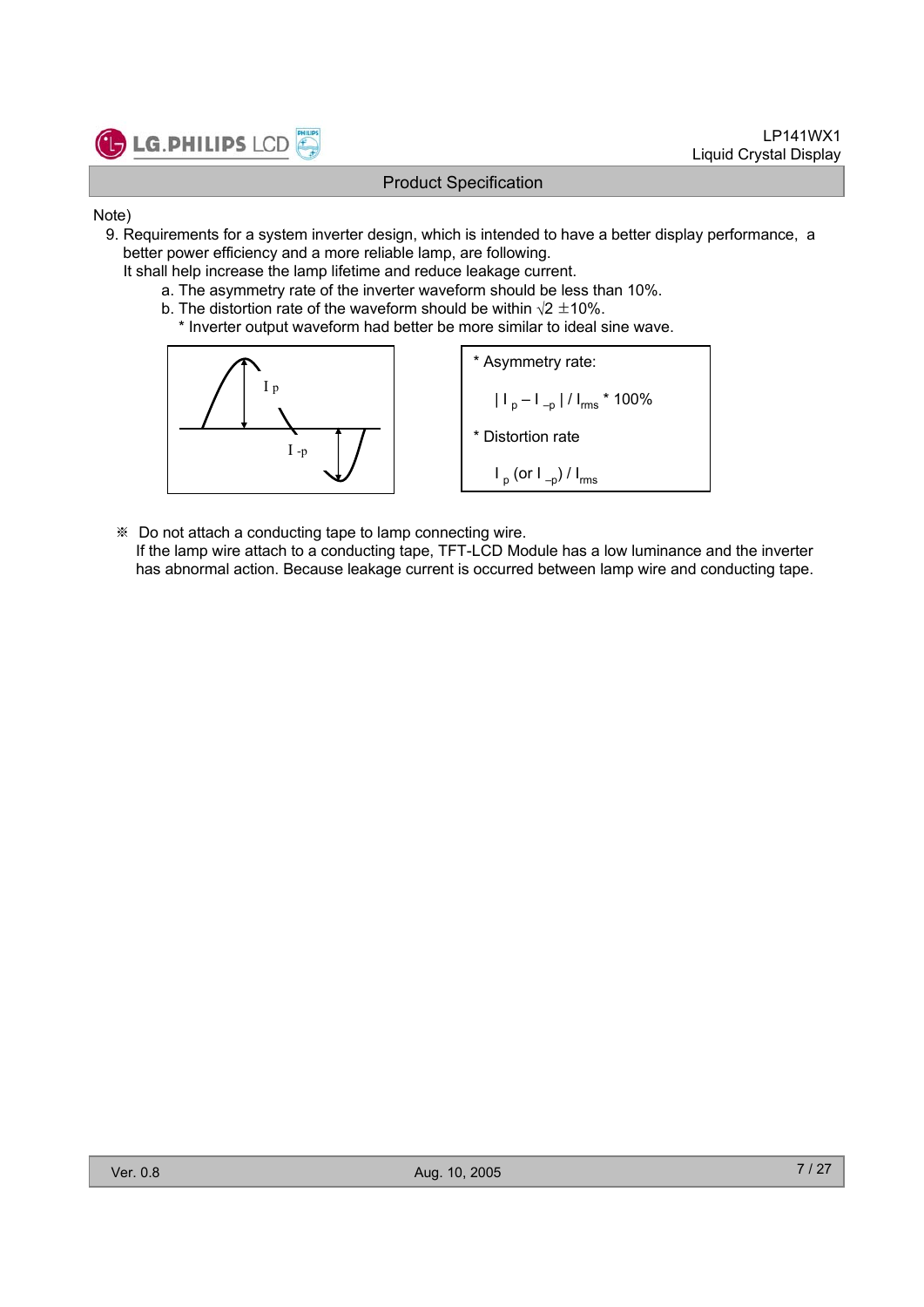

### **3-2. Interface Connections**

This LCD employs two interface connections, a 30 pin connector is used for the module electronics interface and the other connector is used for the integral backlight system. The electronics interface connector is a model FI-XB30SRL-HF11 manufactured by JAE.

| Pin            | Symbol      | Description                            | <b>Notes</b>                                                            |
|----------------|-------------|----------------------------------------|-------------------------------------------------------------------------|
| 1              | <b>GND</b>  | Ground                                 |                                                                         |
| $\overline{2}$ | <b>VCC</b>  | Power Supply, 3.3V Typ.                |                                                                         |
| 3              | <b>VCC</b>  | Power Supply, 3.3V Typ.                |                                                                         |
| 4              | V EEDID     | DDC 3.3V power                         |                                                                         |
| 5              | <b>NC</b>   | Reserved for supplier test point       |                                                                         |
| 6              | CIK EEDID   | DDC Clock                              | 1, Interface chips<br>1.1 LCD: SW, SW0602_U(LCD Controller)             |
| 7              | DATA EEDID  | DDC Data                               | including LVDS Receiver                                                 |
| 8              | $R_{1N}$ 0- | Negative LVDS differential data input  | (UMC社 FXLVRX085H90A)                                                    |
| 9              | $R_{1N}$ 0+ | Positive LVDS differential data input  | 1.2 System: it must include international<br>standard LVDS Transmitter. |
| 10             | <b>GND</b>  | Ground                                 | * Pin to Pin compatible with LVDS                                       |
| 11             | $R_{1N}$ 1- | Negative LVDS differential data input  |                                                                         |
| 12             | $R_{1N}$ 1+ | Positive LVDS differential data input  | 2. Connector<br>2.1 LCD<br>: FI-XB30SRL-HF11, JAE or                    |
| 13             | GND         | Ground                                 | its compatibles                                                         |
| 14             | $R_{1N}$ 2- | Negative LVDS differential data input  | 2.2 Mating: FI-X30M or equivalent.                                      |
| 15             | $R_{1N}$ 2+ | Positive LVDS differential data input  | 2.3 Connector pin arrangement<br>30                                     |
| 16             | GND         | Ground                                 |                                                                         |
| 17             | CLKIN-      | Negative LVDS differential clock input |                                                                         |
| 18             | CLKIN+      | Positive LVDS differential clock input |                                                                         |
| 19             | GND         | Ground                                 | [LCD Module Rear View]                                                  |
| 20             | <b>NC</b>   | No Connect                             |                                                                         |
| 21             | <b>NC</b>   | No Connect                             |                                                                         |
| 22             | NC.         | No Connect                             |                                                                         |
| 23             | <b>NC</b>   | No Connect                             |                                                                         |
| 24             | NC.         | No Connect                             |                                                                         |
| 25             | <b>NC</b>   | No Connect                             |                                                                         |
| 26             | NC.         | No Connect                             |                                                                         |
| 27             | <b>NC</b>   | No Connect                             |                                                                         |
| 28             | <b>NC</b>   | No Connect                             |                                                                         |
| 29             | <b>NC</b>   | No Connect                             |                                                                         |
| 30             | <b>NC</b>   | No Connect                             |                                                                         |

#### **Table 3. MODULE CONNECTOR PIN CONFIGURATION (CN1)**

The backlight interface connector is a model BHSR-02VS-1, manufactured by JST or Compatible. The mating connector part number is SM02B-BHSS-1 or equivalent.

#### **Table 5. BACKLIGHT CONNECTOR PIN CONFIGURATION (J3)**

| <b>Pin</b> | Svmbol | Description                               | Notes |
|------------|--------|-------------------------------------------|-------|
|            | HV     | Power supply for lamp (High voltage side) |       |
|            | LV     | Power supply for lamp (Low voltage side)  |       |

Notes : 1. The high voltage side terminal is colored pink and the low voltage side terminal is Green.

| Ver. 0.8 | Aug. 10, 2005 | 8/27 |
|----------|---------------|------|
|----------|---------------|------|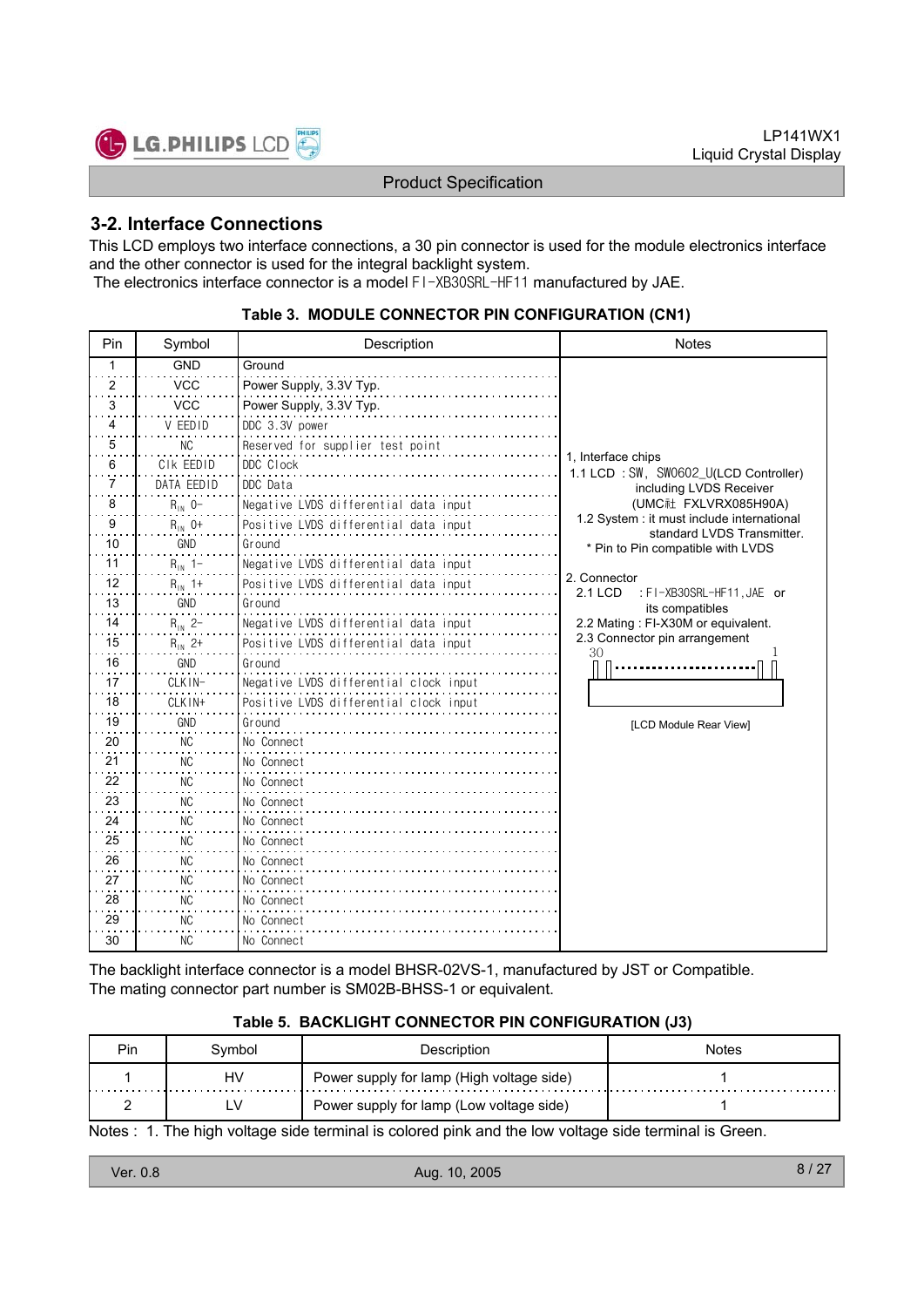

# **3-3. Signal Timing Specifications**

**Table 6. TIMING TABLE** This is the signal timing required at the input of the User connector. All of the interface signal timing should be satisfied with the following specifications and specifications of LVDS Tx/Rx for its proper operation.

| <b>ITEM</b>         | <b>Symbol</b>          |                                  | <b>Min</b> | <b>Typ</b> | <b>Max</b> | <b>Unit</b> | <b>Note</b> |
|---------------------|------------------------|----------------------------------|------------|------------|------------|-------------|-------------|
| <b>DCLK</b>         | Frequency              | $f_{CLK}$                        | 66.9       | 71.0       | 75.4       | <b>MHz</b>  |             |
| Hsync               | Period                 | Thp                              | 1380       | 1440       | 1496       |             |             |
|                     | Width                  | $t_{WH}$                         | 16         | 32         | 40         | <b>tCLK</b> |             |
| <b>Width-Active</b> |                        | $t_{WHA}$                        | 1280       | 1280       | 1280       |             |             |
| Vsync               | Period                 | $t_{VP}$                         | 808        | 823        | 840        |             |             |
|                     | Width                  |                                  | 2          | 6          | 6          | tHP         |             |
|                     | <b>Width-Active</b>    | $t_{\text{WVA}}$                 | 800        | 800        | 800        |             |             |
| Data                | Horizontal back porch  | $t_{\sf HBP}$                    | 68         | 80         | 120        |             |             |
| Enable              | Horizontal front porch | $t_{\scriptscriptstyle \rm HFP}$ | 16         | 48         | 56         | tCLK        |             |
|                     | Vertical back porch    | $\rm t_{\rm VBP}$                | 5          | 14         | 32         |             |             |
|                     | Vertical front porch   | $t_{\rm VFP}$                    | 1          | 3          | 2          | tHP         |             |

# **3-4. Signal Timing Waveforms** Condition : VCC =3.3V

High: 0.7VCC Data Enable, Hsync, Vsync Low: 0.3VCC tCLK  $DCLK$   $\leftarrow$   $\leftarrow$  0.5 Vcc t HP Hsync t WH  $\mathfrak{t}_{\text{\tiny{HBP}}}$  twha  $\gg$  t tWHA HBP HFP Data Enable ℅ t VP t WV  $\left\langle\!\left\langle {}\right\rangle\!\right\rangle$ Vsync t VFP tWVA t VBP Data Enable 9 / 27 Ver. 0.8 Aug. 10, 2005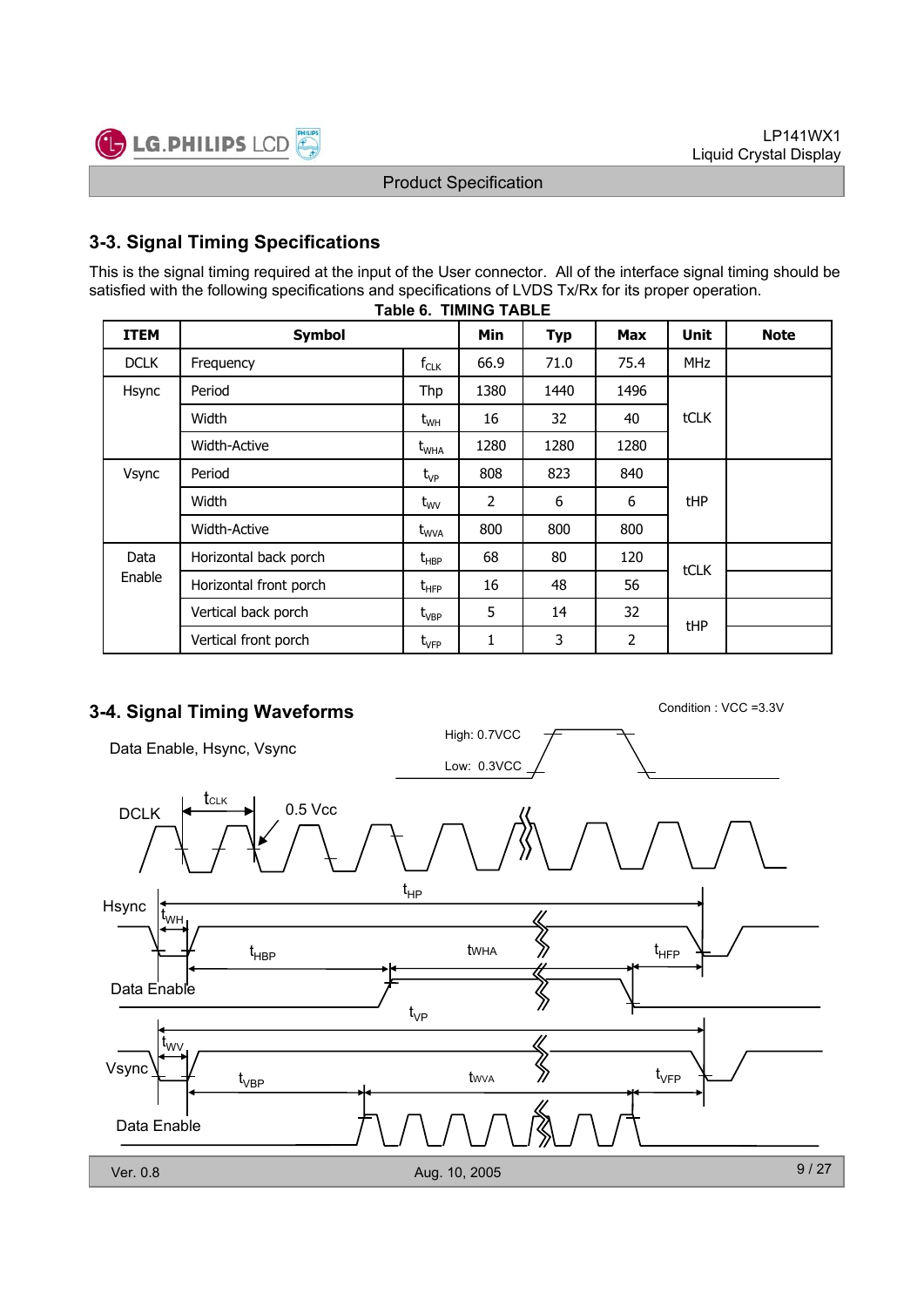

### **3-5. Color Input Data Reference**

The brightness of each primary color (red,green and blue) is based on the 6-bit gray scale data input for the color ; the higher the binary input, the brighter the color. The table below provides a reference for color versus data input.

|              | Input Color Data  |                |                |                |                |                |                |                |                |                |                |              |                |                |              |              |              |              |             |
|--------------|-------------------|----------------|----------------|----------------|----------------|----------------|----------------|----------------|----------------|----------------|----------------|--------------|----------------|----------------|--------------|--------------|--------------|--------------|-------------|
|              | Color             | <b>RED</b>     |                |                |                | <b>GREEN</b>   |                |                |                | <b>BLUE</b>    |                |              |                |                |              |              |              |              |             |
|              |                   | <b>MSB</b>     |                |                |                |                | LSB MSB        |                |                |                |                |              | <b>LSB</b>     | MSB            |              |              |              |              | <b>LSB</b>  |
|              |                   | R <sub>5</sub> | R <sub>4</sub> | R <sub>3</sub> | R <sub>2</sub> | R <sub>1</sub> | R <sub>0</sub> | G <sub>5</sub> | G <sub>4</sub> | G <sub>3</sub> | G <sub>2</sub> | G 1          | G <sub>0</sub> | <b>B</b> 5     | <b>B4</b>    | <b>B3</b>    | <b>B2</b>    | <b>B</b> 1   | <b>B0</b>   |
|              | <b>Black</b>      | $\mathbf 0$    | 0              | 0              | $\mathbf 0$    | $\mathbf 0$    | 0              | $\Omega$       | 0              | 0              | 0              | 0            | $\mathbf{0}$   | $\mathbf 0$    | 0            | 0            | 0            | $\pmb{0}$    | $\Omega$    |
|              | Red               | 1              | 1              | $\mathbf{1}$   | 1              | 1              | 1 <sup>1</sup> | $\mathbf 0$    | 0              | 0              | 0              | 0            | 0              | $\mathbf 0$    | 0            | 0            | 0            | 0            | $\Omega$    |
|              | Green             | 0              | 0              | 0              | 0              | 0              | 0              | 1              | 1              | 1              | 1              | 1            | 1              | $\Omega$       | 0            | 0            | 0            | $\pmb{0}$    | 0           |
| Basic        | <b>Blue</b>       | 0              | 0              | 0              | 0              | 0              | 0              | 0              | 0              | 0              | 0              | 0            | 0              | 1              | 1            | 1            | 1            | $\mathbf{1}$ | 1           |
| Color        | Cyan              | $\mathbf 0$    | 0              | $\mathbf 0$    | $\Omega$       | 0              | 0              | $\mathbf{1}$   | 1              | $\mathbf{1}$   | $\mathbf{1}$   | 1            | 1              | 1              | $\mathbf{1}$ | 1            | 1            | $\mathbf{1}$ |             |
|              | Magenta           | 1              | 1              | 1              | 1              | 1              | 1              | 0              | 0              | 0              | 0              | 0            | 0              |                |              | 1            |              | 1            |             |
|              | Yellow            | 1              | $\mathbf{1}$   | 1              | 1              | $\mathbf{1}$   | 1              | $\mathbf 1$    | 1              | 1              | 1              | 1            | 1              | 0              | 0            | 0            | 0            | 0            | 0           |
|              | White             | $\mathbf{1}$   | $\mathbf{1}$   | 1              | $\mathbf{1}$   | $\mathbf{1}$   | 1 <sup>1</sup> | $\mathbf{1}$   | 1              | $\mathbf{1}$   | 1              | $\mathbf{1}$ | 1              | $\overline{1}$ | $\mathbf{1}$ | $\mathbf{1}$ | $\mathbf{1}$ | $\mathbf{1}$ | 1           |
|              | RED (00)          | 0              | 0              | $\pmb{0}$      | 0              | 0              | $\overline{0}$ | $\overline{0}$ | 0              | $\pmb{0}$      | 0              | 0            | 0              | $\overline{0}$ | 0            | 0            | 0            | $\pmb{0}$    | $\mathbf 0$ |
|              | RED (01)          | 0              | $\mathbf 0$    | $\mathbf 0$    | $\Omega$       | $\mathbf 0$    | 1              | $\mathbf 0$    | 0              | $\pmb{0}$      | 0              | 0            | $\Omega$       | $\overline{0}$ | 0            | 0            | $\Omega$     | $\pmb{0}$    | $\mathbf 0$ |
| <b>RED</b>   |                   |                |                |                |                |                |                |                |                |                |                |              |                |                |              |              |              |              |             |
|              | <b>RED (62)</b>   | 1              | 1              | 1              |                | 1              | 0              | 0              | 0              | 0              | 0              | 0            | 0              | $\overline{0}$ | 0            | 0            | 0            | 0            | 0           |
|              | RED (63)          | 1              | $\mathbf{1}$   | $\mathbf{1}$   | 1              | $\mathbf{1}$   | 1 <sup>1</sup> | $\mathbf 0$    | 0              | $\mathbf 0$    | 0              | $\mathbf 0$  | $\Omega$       | <b>0</b>       | 0            | 0            | 0            | 0            | 0           |
|              | <b>GREEN (00)</b> | 0              | 0              | $\pmb{0}$      | 0              | 0              | $\overline{0}$ | $\overline{0}$ | 0              | $\pmb{0}$      | $\pmb{0}$      | 0            | 0              | $\overline{0}$ | 0            | 0            | 0            | $\pmb{0}$    | $\pmb{0}$   |
|              | <b>GREEN (01)</b> | 0              | $\pmb{0}$      | 0              | 0              | 0              | 0              | $\mathbf 0$    | 0              | $\pmb{0}$      | 0              | $\pmb{0}$    |                | $\mathbf 0$    | 0            | 0            | 0            | $\pmb{0}$    | 0           |
| <b>GREEN</b> |                   |                |                |                |                |                |                |                |                |                |                |              |                |                |              |              |              |              |             |
|              | <b>GREEN (62)</b> | 0              | 0              | 0              | 0              | 0              | 0              | $\mathbf 1$    | 1              | 1              | 1              | 1            | 0              | $\overline{0}$ | 0            | 0            | 0            | $\pmb{0}$    | 0           |
|              | GREEN (63)        | 0              | 0              | $\mathbf 0$    | 0              | 0              | 0              | $\vert$ 1      | 1              | $\mathbf{1}$   | 1              | $\mathbf{1}$ | 1              | $\mathbf 0$    | 0            | 0            | 0            | 0            | 0           |
|              | <b>BLUE (00)</b>  | $\mathsf 0$    | 0              | $\mathsf 0$    | $\mathbf 0$    | 0              | $\overline{0}$ | $\overline{0}$ | 0              | $\mathbf 0$    | $\pmb{0}$      | 0            | 0              | $\overline{0}$ | 0            | 0            | 0            | $\pmb{0}$    | $\mathbf 0$ |
|              | <b>BLUE (01)</b>  | 0              | 0              | 0              | 0              | 0              | 0              | $\mathbf 0$    | 0              | 0              | 0              | 0            | 0              | $\mathbf 0$    | 0            | 0            | 0            | $\pmb{0}$    | 1           |
| <b>BLUE</b>  |                   |                |                |                |                |                |                |                |                |                |                |              |                |                |              |              |              |              |             |
|              | <b>BLUE (62)</b>  | 0              | 0              | 0              | 0              | 0              | $\overline{0}$ | 0              | 0              | 0              | 0              | 0            | 0              | $\overline{1}$ | 1            | 1            |              | $\mathbf{1}$ | 0           |
|              | <b>BLUE (63)</b>  | 0              | 0              | $\mathbf 0$    | 0              | 0              | 0 l            | $\overline{0}$ | 0              | 0              | 0              | 0            | 0              | -1             | 1            | 1            | 1            | $\mathbf{1}$ | 1           |
|              |                   |                |                |                |                |                |                |                |                |                |                |              |                |                |              |              |              |              |             |

**Table 7. COLOR DATA REFERENCE**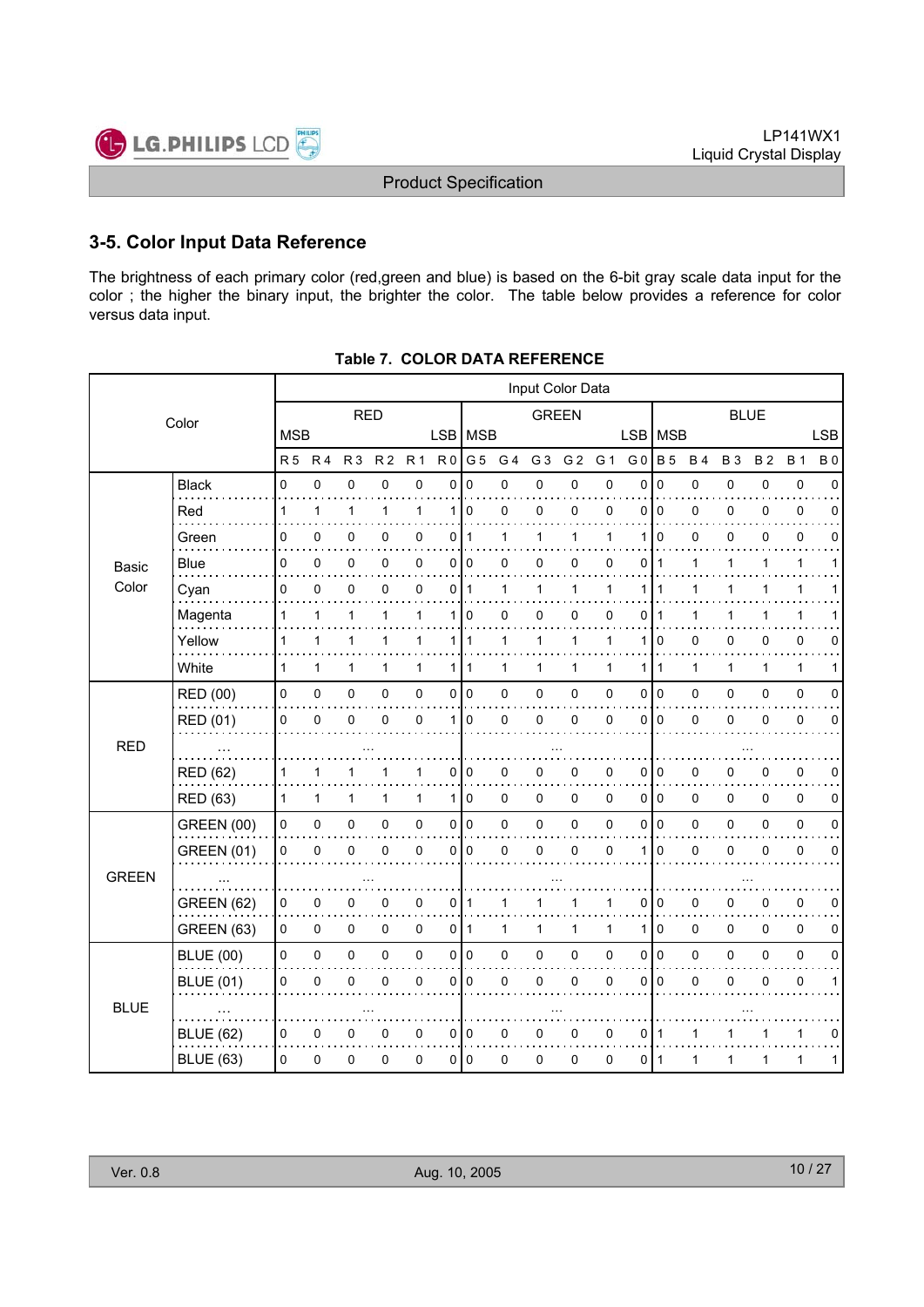

### **3-6. Power Sequence**



### **Table 8. POWER SEQUENCE TABLE**

| Parameter      |      | Value |      | Units |
|----------------|------|-------|------|-------|
|                | Min. | Typ.  | Max. |       |
| Τ,             |      |       | 10   | (ms)  |
| T <sub>2</sub> | 0    |       | 50   | (ms)  |
| $T_3$          | 200  |       |      | (ms)  |
| T <sub>4</sub> | 200  |       |      | (ms)  |
| $T_5$          | 0    |       | 50   | (ms)  |
| $\mathsf{T}_6$ |      |       | 10   | (ms)  |
| T <sub>7</sub> | 400  |       |      | (ms)  |

Note)

1. Please avoid floating state of interface signal at invalid period.

2. When the interface signal is invalid, be sure to pull down the power supply for LCD VCC to 0V.

3. Lamp power must be turn on after power supply for LCD and interface signal are valid.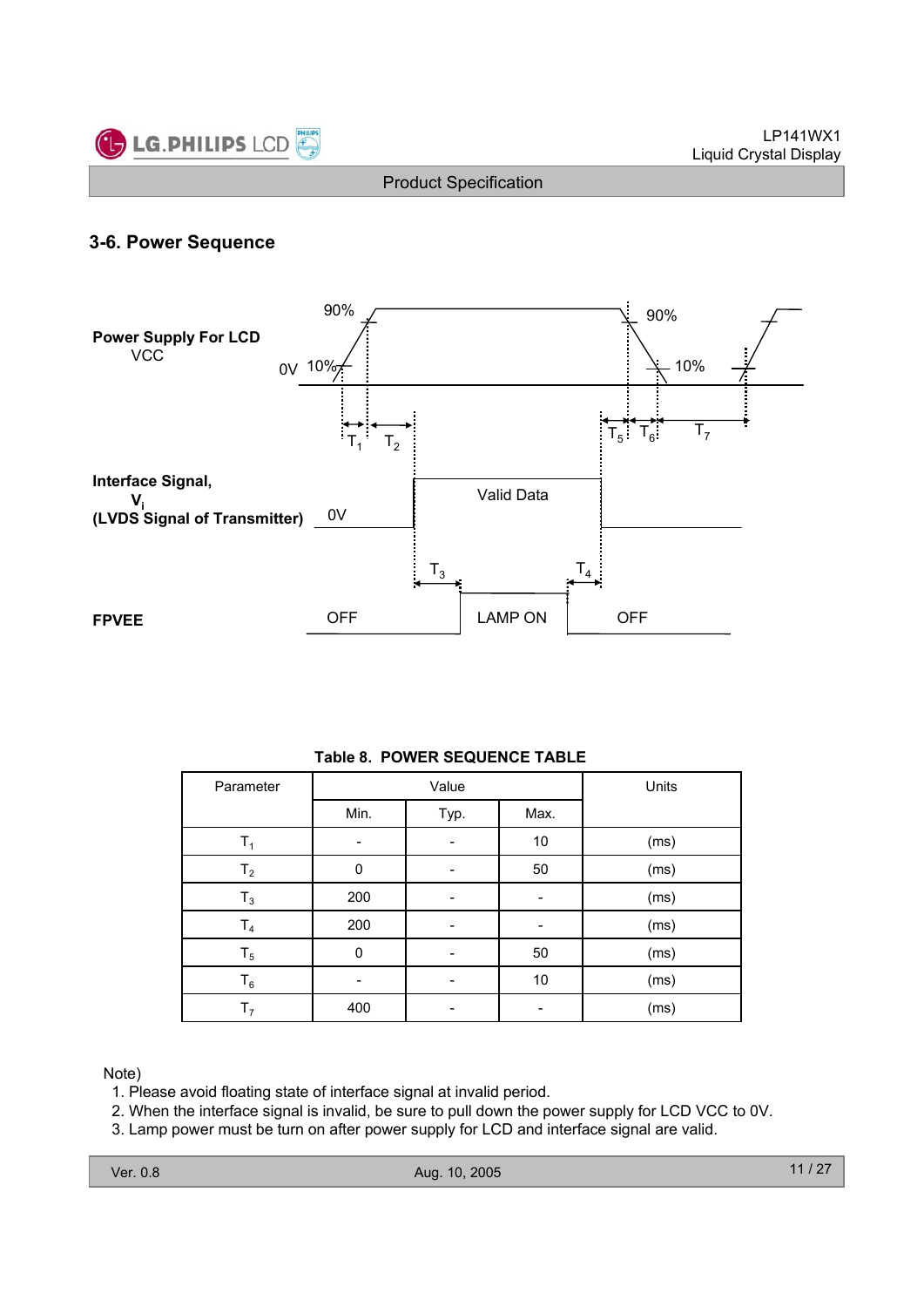

# **4. Optical Specification**

Optical characteristics are determined after the unit has been 'ON' and stable for approximately 30 minutes in a dark environment at 25°C. The values specified are at an approximate distance 50cm from the LCD surface at a viewing angle of  $\Phi$  and  $\Theta$  equal to 0°.

FIG. 1 presents additional information concerning the measurement equipment and method.



### **FIG. 1 Optical Characteristic Measurement Equipment and Method**

|  | Table 9. OPTICAL CHARACTERISTICS |
|--|----------------------------------|
|--|----------------------------------|

Ta=25°C, VCC=3.3V, fv=60Hz,  $f_{CLK}$ = 71.0MHz,  $I_{BL}$ = 6.0mA

| Parameter                    |                |       | Values |            | Units             | <b>Notes</b> |  |
|------------------------------|----------------|-------|--------|------------|-------------------|--------------|--|
|                              | Symbol         | Min   | Typ    | <b>MAx</b> |                   |              |  |
| <b>Contrast Ratio</b>        | <b>CR</b>      | 350   |        |            |                   |              |  |
| Surface Luminance, white     | $L_{WH}$       |       | 185    |            | cd/m <sup>2</sup> | 2            |  |
| <b>Luminance Variation</b>   | $\delta$ white |       | 1.85   | 2.0        |                   | 3            |  |
| Response Time                |                |       |        |            |                   | 4            |  |
| <b>Rise Time</b>             | $Tr_R$         |       | 6      | 10         | ms                |              |  |
| Delay Time                   | $Tr_D$         |       | 19     | 25         | ms                |              |  |
| <b>Color Coordinates</b>     |                |       |        |            |                   |              |  |
| <b>RED</b>                   | <b>RX</b>      | 0.552 | 0.582  | 0.612      |                   |              |  |
|                              | <b>RY</b>      | 0.314 | 0.344  | 0.374      |                   |              |  |
| <b>GREEN</b>                 | GX             | 0.296 | 0.326  | 0.356      |                   |              |  |
|                              | GY             | 0.517 | 0.547  | 0.577      |                   |              |  |
| <b>BLUE</b>                  | <b>BX</b>      | 0.128 | 0.158  | 0.188      |                   |              |  |
|                              | BY             | 0.107 | 0.137  | 0.167      |                   |              |  |
| <b>WHITE</b>                 | <b>WX</b>      | 0.283 | 0.313  | 0.343      |                   |              |  |
|                              | <b>WY</b>      | 0.299 | 0.329  | 0.359      |                   |              |  |
| Viewing Angle                |                |       |        |            |                   | 5            |  |
| x axis, right( $\Phi$ =0°)   | $\Theta$ r     | 40    |        |            | degree            |              |  |
| x axis, left ( $\Phi$ =180°) | $\Theta$       | 40    |        |            | degree            |              |  |
| y axis, up ( $\Phi$ =90°)    | $\Theta$ u     | 15    |        |            | degree            |              |  |
| y axis, down ( $\Phi$ =270°) | $\Theta$ d     | 30    |        |            | degree            |              |  |
| Gray Scale                   |                |       |        |            |                   | 6            |  |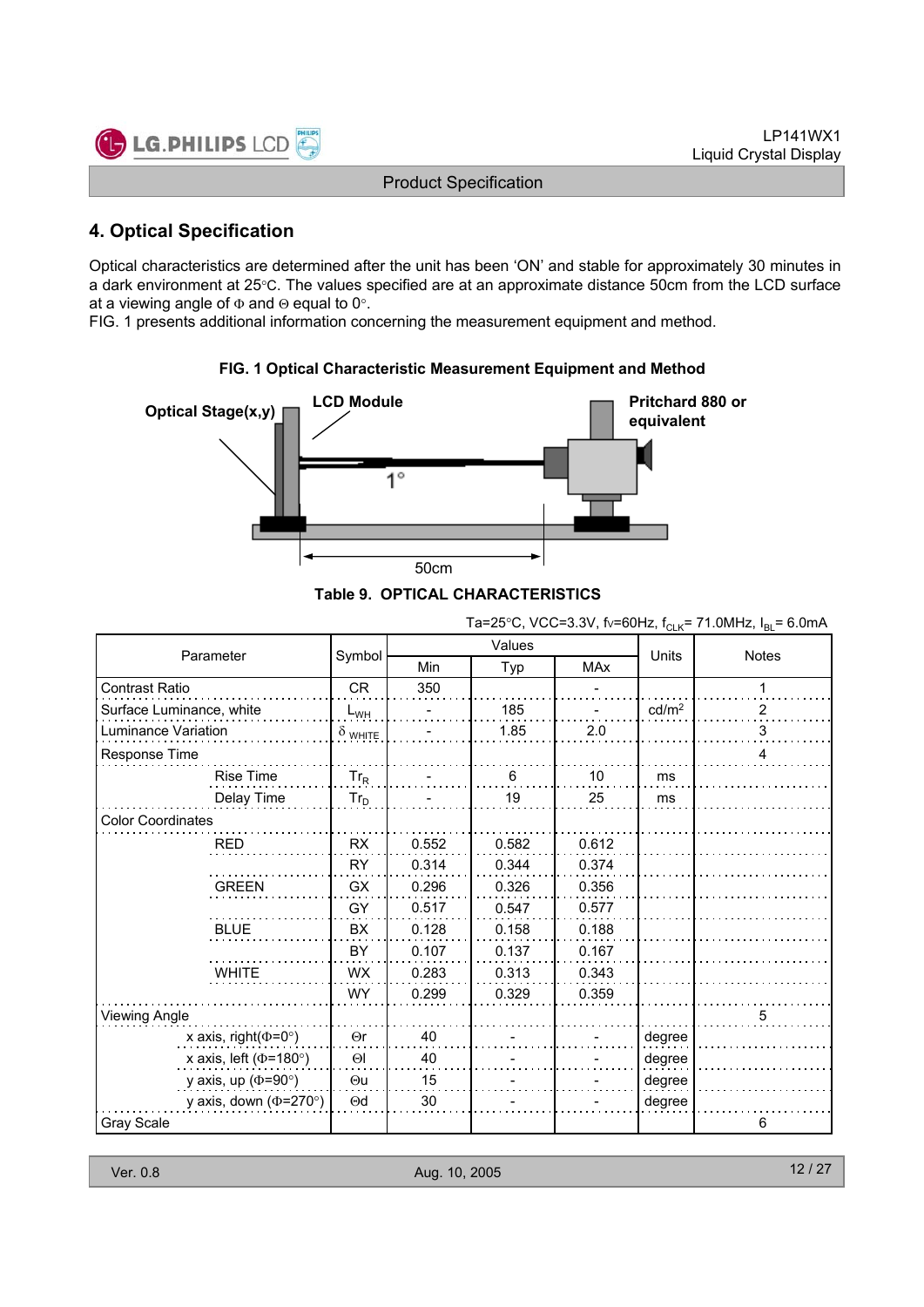

LP141WX1 Liquid Crystal Display

Note)

1. Contrast Ratio(CR) is defined mathematically as Surface Luminance with all white pixels

Contrast Ratio =

Surface Luminance with all black pixels

2. Surface luminance is the average of 5 point across the LCD surface 50cm from the surface with all pixels displaying white. For more information see FIG 1.

 $L_{WH}$  = Average( $L_1, L_2, \ldots L_5$ )

3. The variation in surface luminance, The panel total variation ( $\delta_{WHTE}$ ) is determined by measuring L<sub>N</sub> at each test position 1 through 13 and then defined as followed numerical formula. For more information see FIG 2.

Maximum $(L_1, L_2, ... L_{13})$  $\delta$  white =  $-$ Minimum $(L_1, L_2, ... L_{13})$ 

- 4. Response time is the time required for the display to transition from white to black (rise time,  $Tr_R$ ) and from black to white(Decay Time,  $Tr_D$ ). For additional information see FIG 3.
- 5. Viewing angle is the angle at which the contrast ratio is greater than 10. The angles are determined for the horizontal or x axis and the vertical or y axis with respect to the z axis which is normal to the LCD surface. For more information see FIG 4.

| 6. Gray scale specification | * $f_v = 60$ Hz |
|-----------------------------|-----------------|
|-----------------------------|-----------------|

| <b>Gray Level</b> | Luminance [%] (Typ)                                                          |
|-------------------|------------------------------------------------------------------------------|
| L0                | 0.27                                                                         |
| l 7               | 0.95                                                                         |
| L <sub>15</sub>   | 5.15                                                                         |
| L23               | $\begin{array}{c} \begin{array}{c} \end{array} \begin{array}{c} \end{array}$ |
| $\pm$ 31          | 26.2                                                                         |
| L <sub>39</sub>   | 41.2                                                                         |
| 147               | 59.1                                                                         |
| L <sub>55</sub>   | 79.0                                                                         |
| l 63              | 100                                                                          |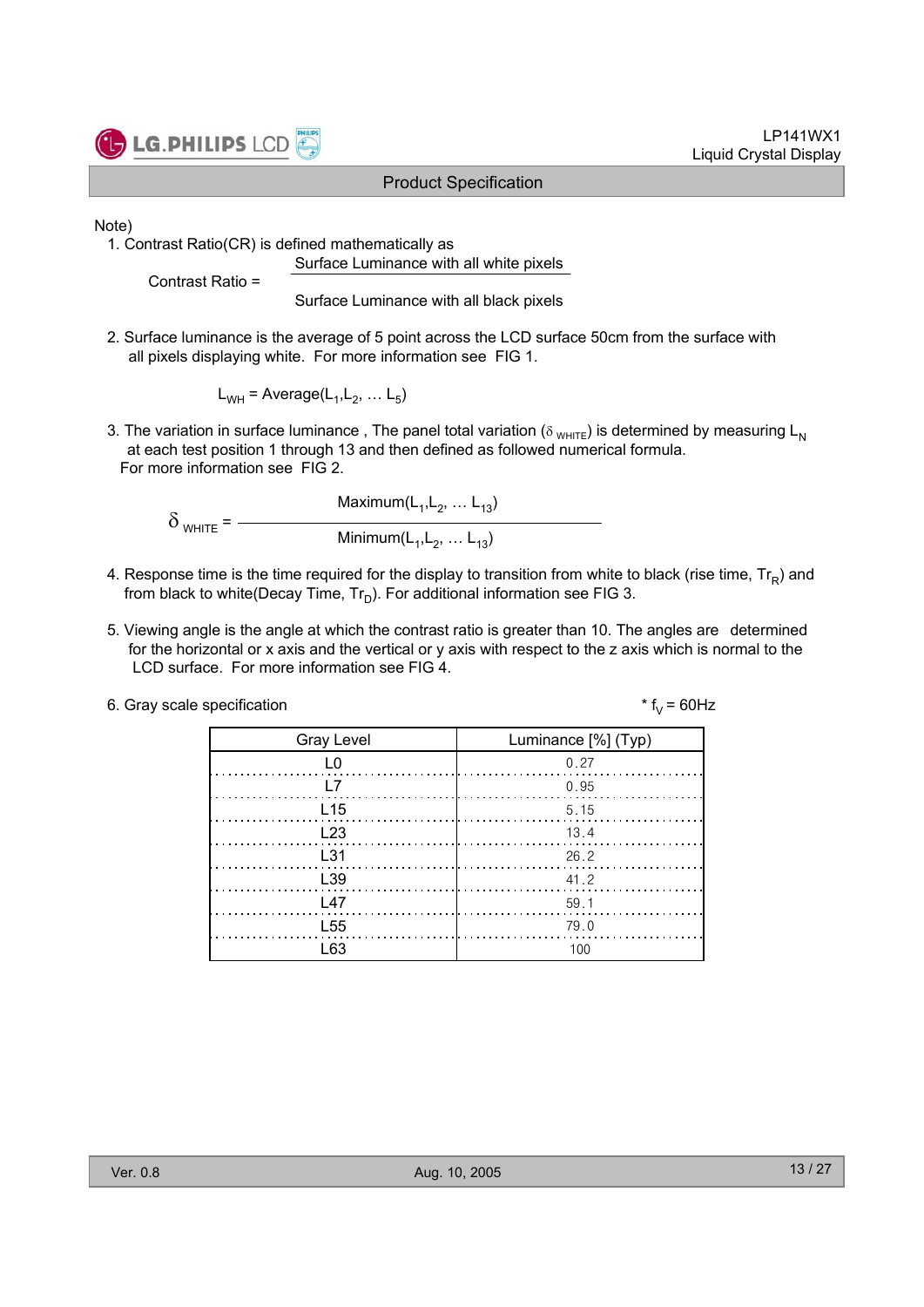

#### **FIG. 2 Luminance**

<measuring point for surface luminance & measuring point for luminance variation>





#### **FIG. 3 Response Time**

The response time is defined as the following figure and shall be measured by switching the input signal for "black" and "white".

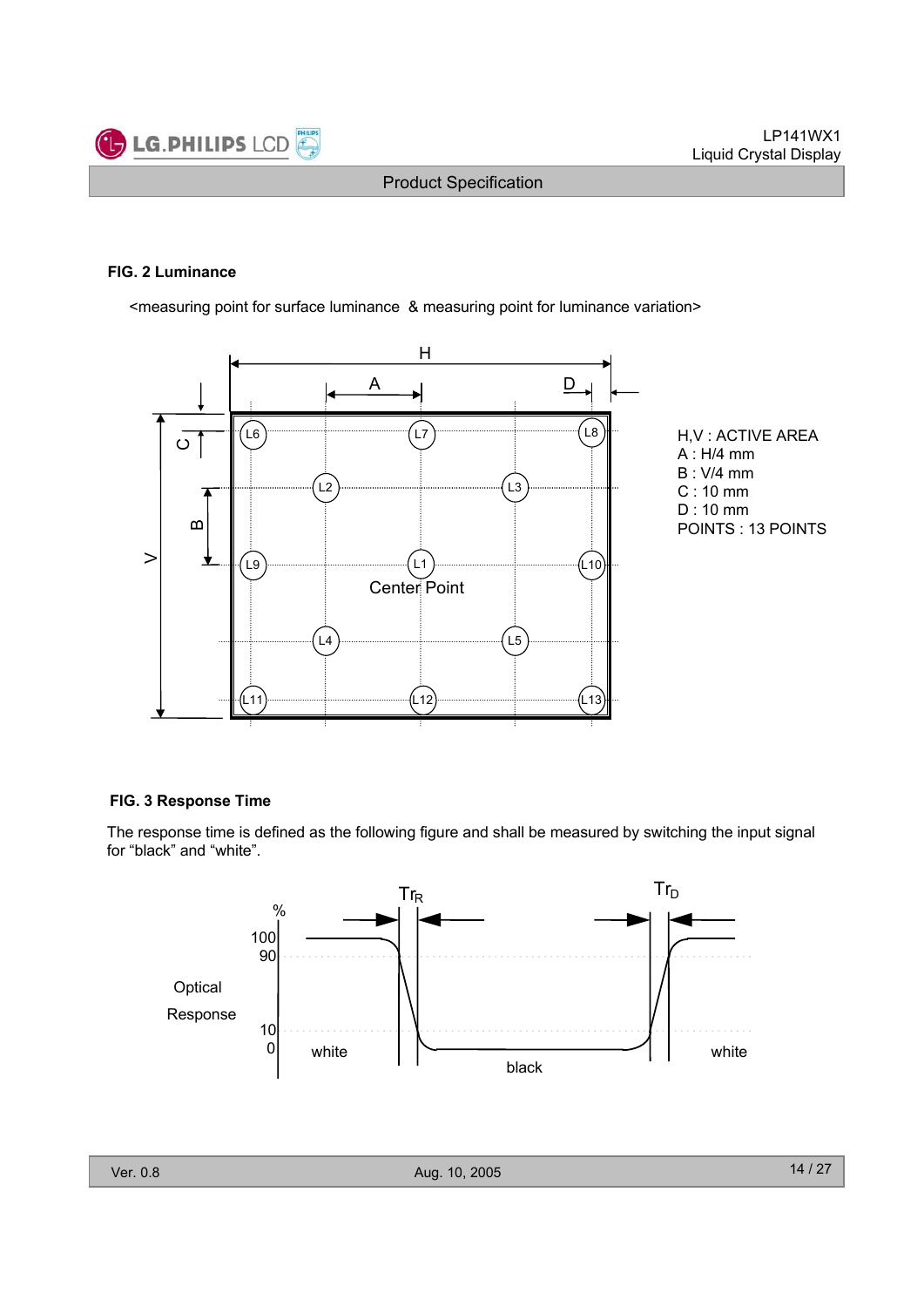

# **FIG. 4 Viewing angle**



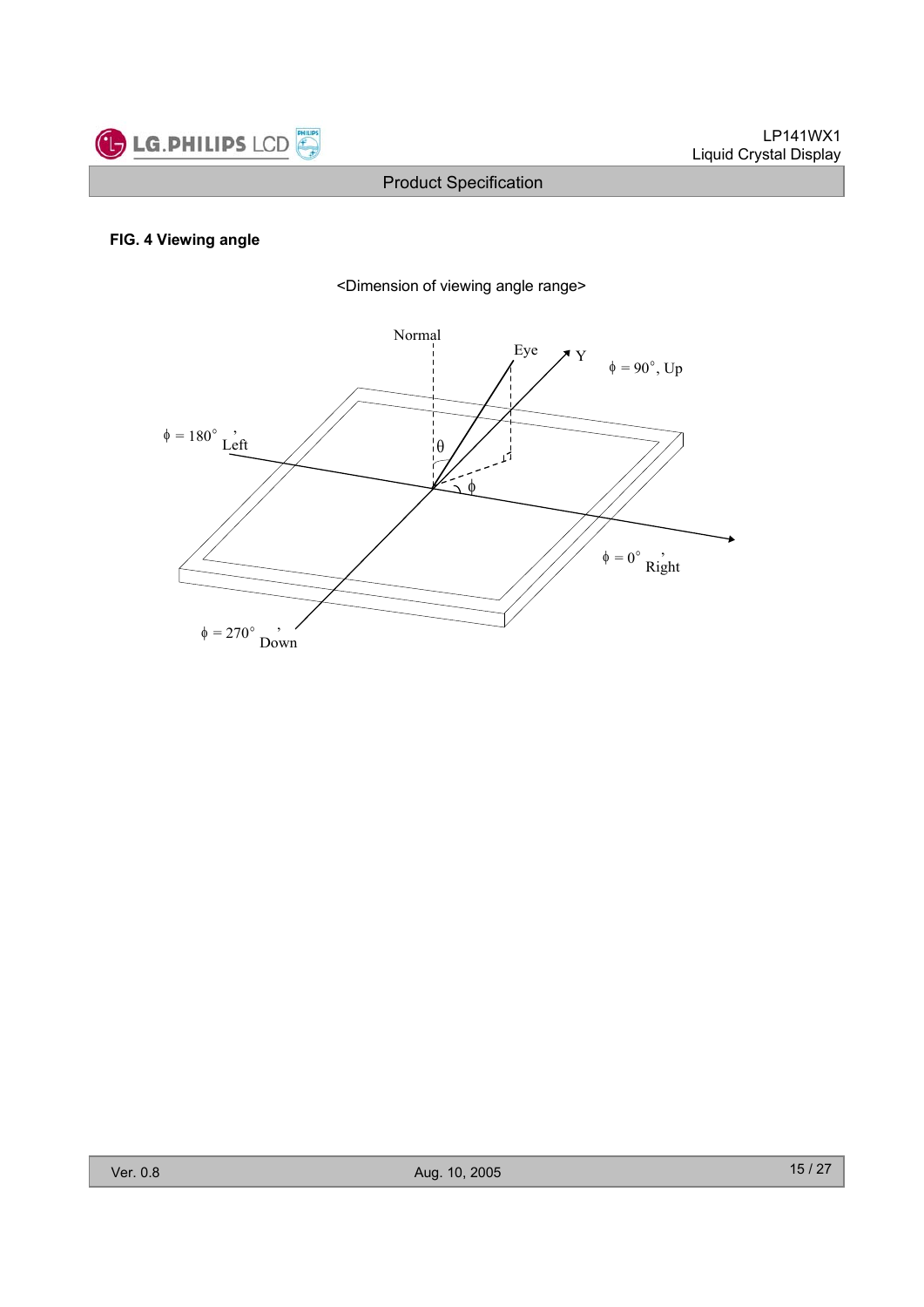

# **5. Mechanical Characteristics**

The contents provide general mechanical characteristics for the model LP141WX1. In addition the figures in the next page are detailed mechanical drawing of the LCD.

|                     | Horizontal                                  | $319.5 \pm 0.5$ mm  |  |  |  |
|---------------------|---------------------------------------------|---------------------|--|--|--|
| Outline Dimension   | Vertical                                    | $205.5 \pm 0.5$ mm  |  |  |  |
|                     | Depth                                       | $5.5$ mm $(max)$    |  |  |  |
| Bezel Area          | Horizontal                                  | $306.76 \pm 0.5$ mm |  |  |  |
|                     | Vertical                                    | $193 \pm 0.5$ mm    |  |  |  |
|                     | Horizontal                                  | 303.74 mm           |  |  |  |
| Active Display Area | Vertical                                    | 189.84 mm           |  |  |  |
| Weight              | 415g (Typ.) 425g (Max.)                     |                     |  |  |  |
| Surface Treatment   | Anti-glare treatment of the front polarizer |                     |  |  |  |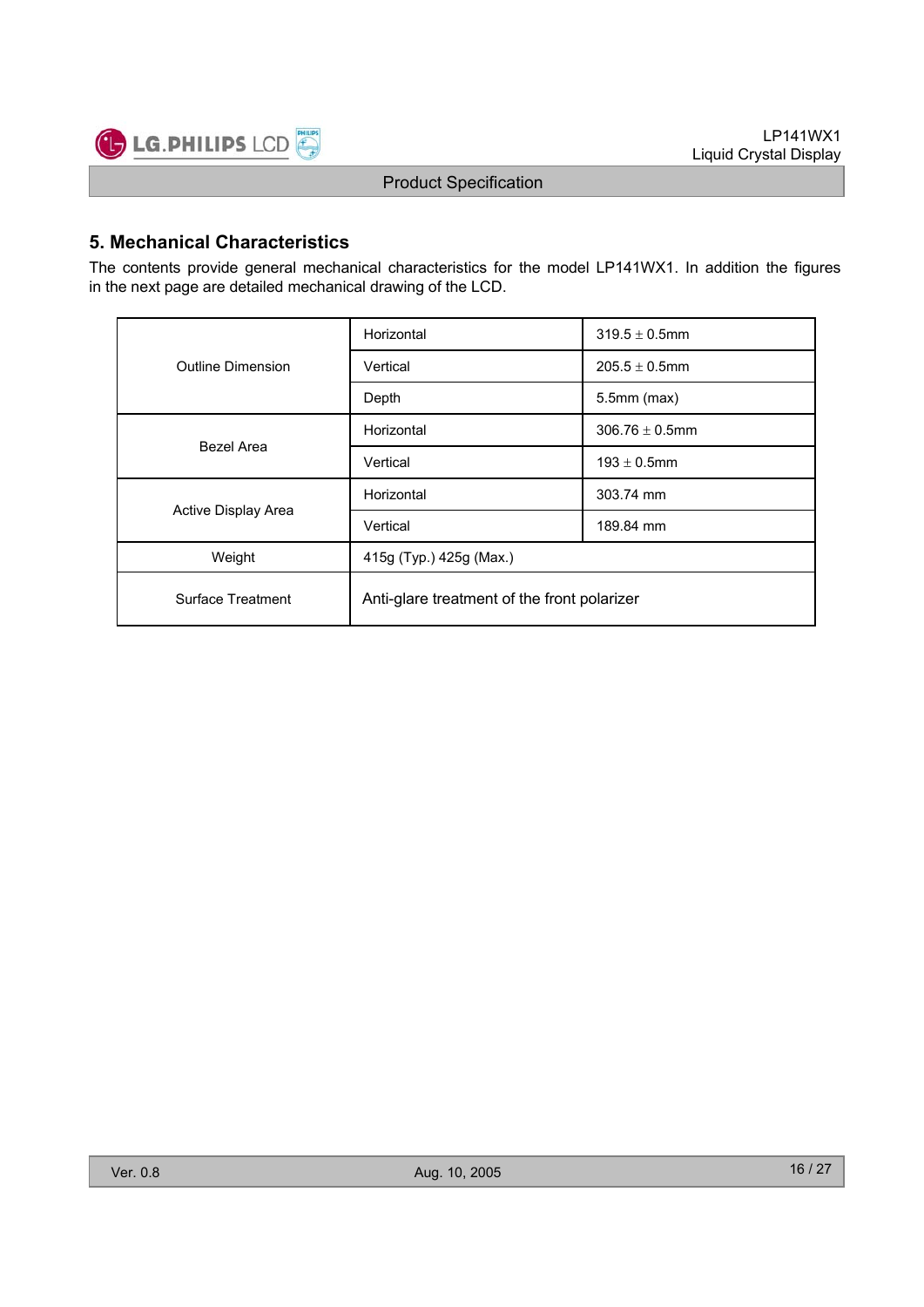







Ver. 0.8 Aug. 10, 2005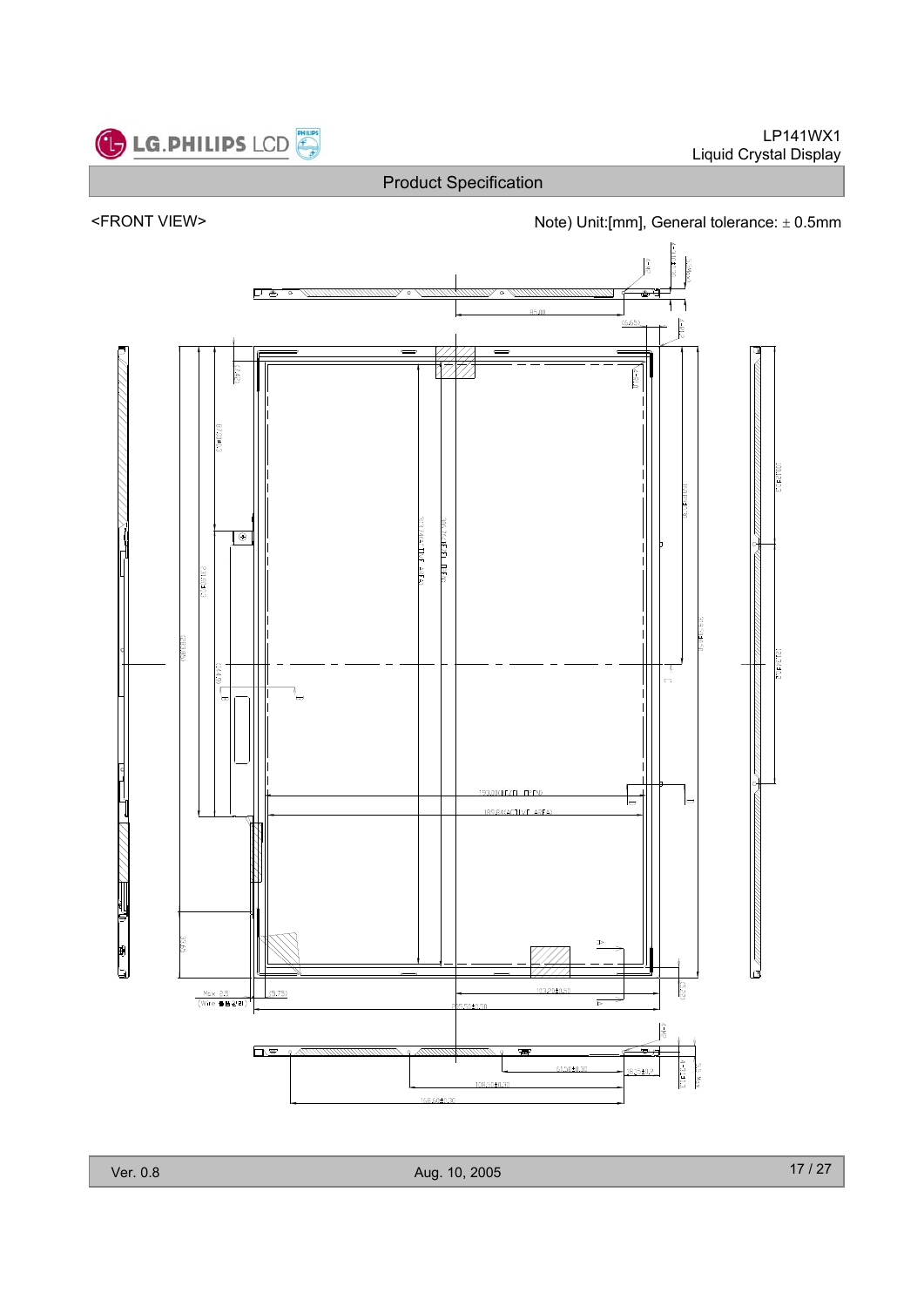



# <REAR VIEW> <next and the Unit:[mm], General tolerance:  $\pm$  0.5mm

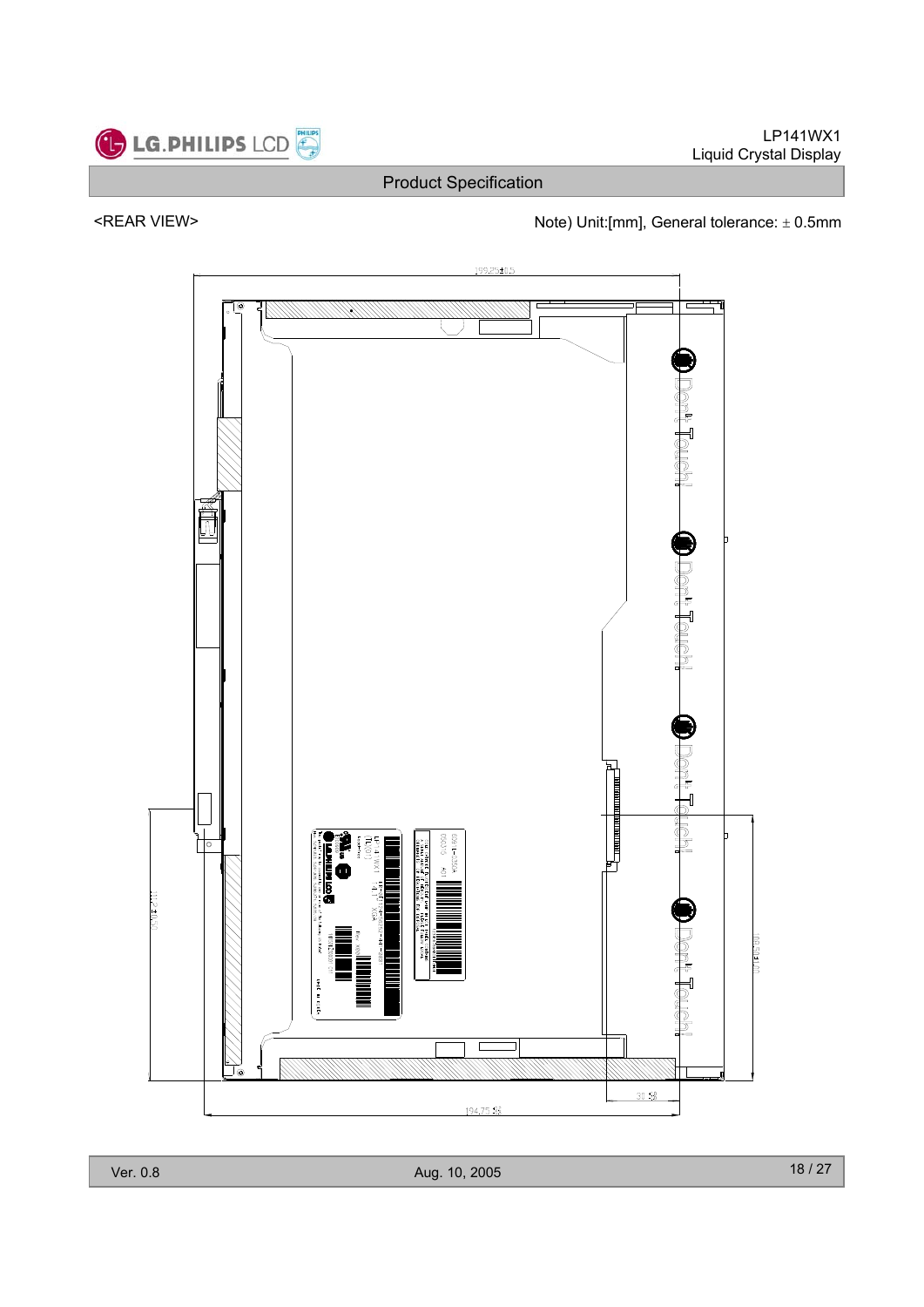

[ DETAIL DESCRIPTION OF SIDE MOUNTING SCREW ]



SECTION A-A<br>SCALE 5/1

# \*SCREW(8ea) TORQUE : 2kgf.cm max \*Mounting SCREW Depth : 2.5mm max

Note) Unit: [mm], General tolerance:  $\pm$  0.5mm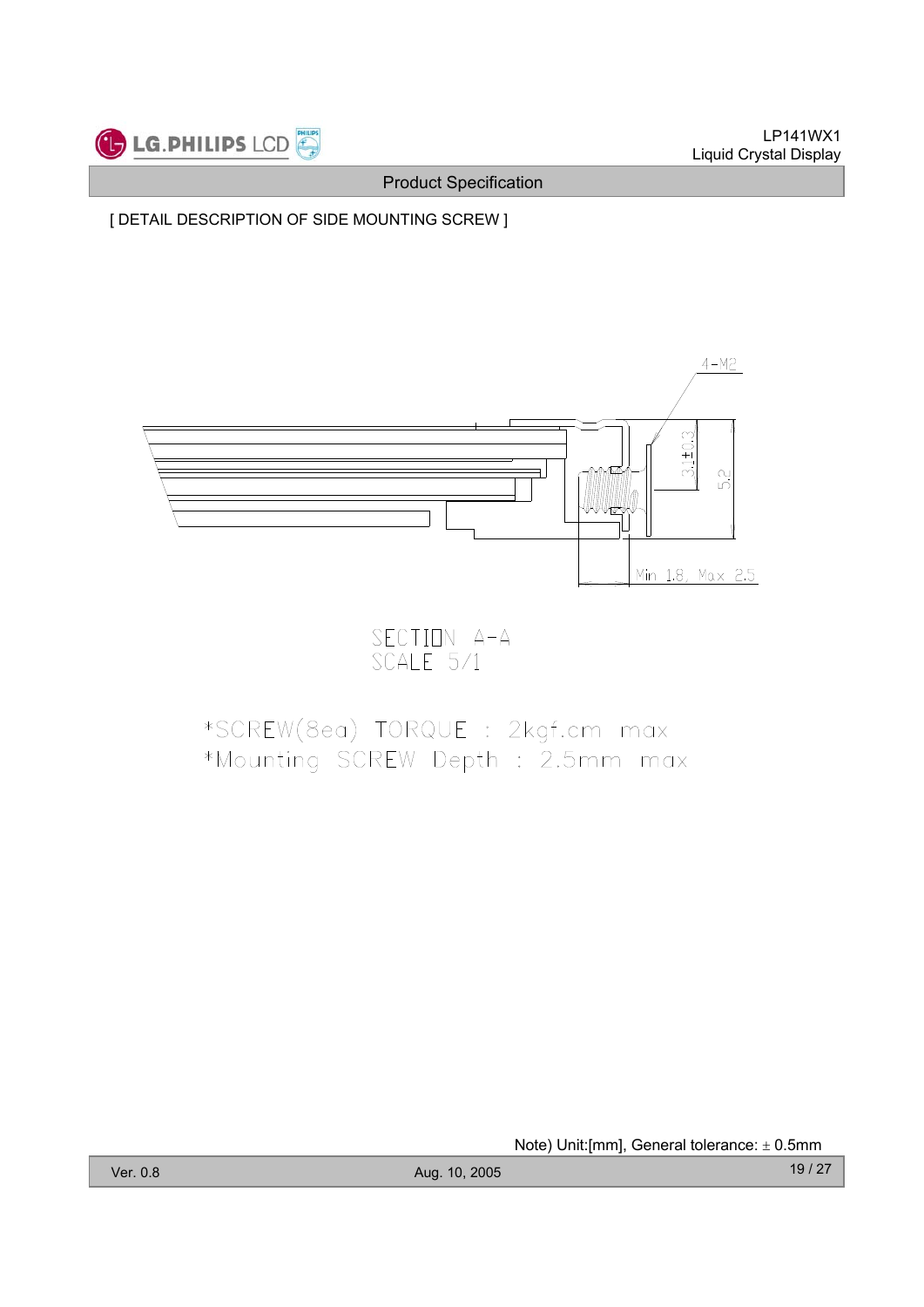

# **6. Reliability**

Environment test condition

| No.           | Test Item                                   | Conditions                                                                                       |  |  |
|---------------|---------------------------------------------|--------------------------------------------------------------------------------------------------|--|--|
| $\mathbf 1$   | High temperature storage test               | Ta= $60^{\circ}$ C, 240h                                                                         |  |  |
| $\mathcal{P}$ | Low temperature storage test                | Ta= $-20^{\circ}$ C, 240h                                                                        |  |  |
| 3             | High temperature operation test             | Ta= 50°C, 50%RH, 240h                                                                            |  |  |
| 4             | Low temperature operation test              | Ta= $0^{\circ}$ C, 240h                                                                          |  |  |
| 5             | Vibration test (non-operating)              | Sine wave, $10 \sim 500 \sim 10$ Hz, 1.5G, 0.37 oct/min<br>3 axis, 1 hour/axis                   |  |  |
| 6             | Shock test (non-operating)                  | Half sine wave, 180G, 2ms<br>one shock of each six faces(I.e. run 180G 6ms<br>for all six faces) |  |  |
| 7             | Altitude<br>operating<br>storage / shipment | $0 \sim 10,000$ feet (3,048m) 24Hr<br>$0 \sim 40,000$ feet (12,192m) 24Hr                        |  |  |

{ Result Evaluation Criteria }

There should be no change which might affect the practical display function when the display quality test is conducted under normal operating condition.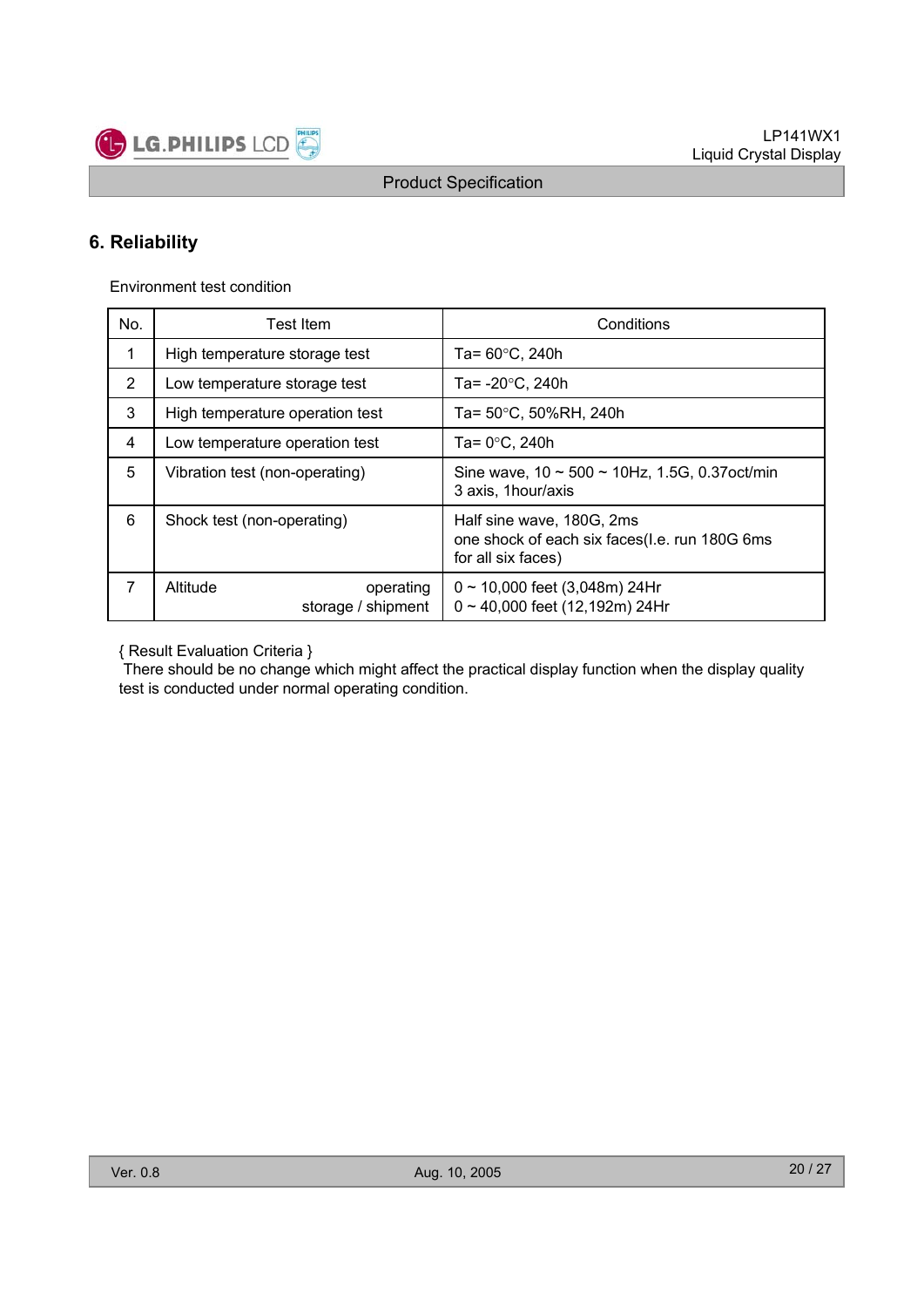

### **7. International Standards**

### **7-1. Safety**

a) UL 60950, Third Edition, Underwriters Laboratories, Inc., Dated Dec. 11, 2000.

Standard for Safety of Information Technology Equipment, Including Electrical Business Equipment. b) CAN/CSA C22.2, No. 60950, Third Edition, Canadian Standards Association, Dec. 1, 2000. Standard for Safety of Information Technology Equipment, Including Electrical Business Equipment.

c) EN 60950 : 2000, Third Edition

IEC 60950 : 1999, Third Edition

European Committee for Electrotechnical Standardization(CENELEC)

EUROPEAN STANDARD for Safety of Information Technology Equipment Including Electrical Business Equipment.

# **7-2. EMC**

a) ANSI C63.4 "Methods of Measurement of Radio-Noise Emissions from Low-Voltage Electrical and Electrical Equipment in the Range of 9kHZ to 40GHz. "American National Standards Institute(ANSI), 1992

b) C.I.S.P.R "Limits and Methods of Measurement of Radio Interface Characteristics of Information Technology Equipment." International Special Committee on Radio Interference.

c) EN 55022 "Limits and Methods of Measurement of Radio Interface Characteristics of Information Technology Equipment." European Committee for Electrotechnical Standardization.(CENELEC), 1998 ( Including A1: 2000 )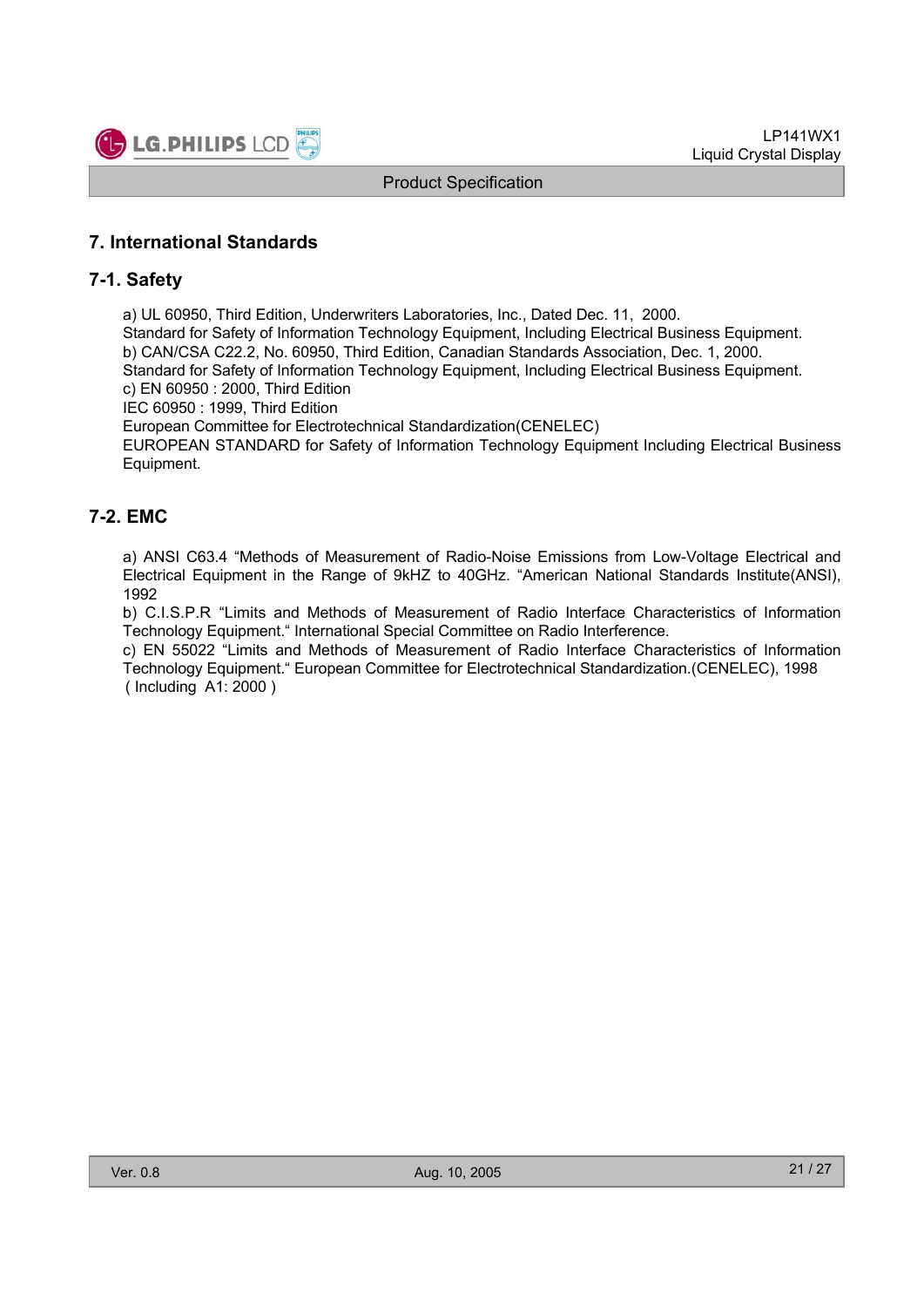

# **8. Packing**

### **8-1. Designation of Lot Mark**

a) Lot Mark



A,B,C : SIZE(INCH) D : YEAR

G : ASSEMBLY CODE H ~ M : SERIAL NO.

E : MONTH F : FACTORY CODE

#### **Note**

#### 1. YEAR

| Year | 2001 | 2002 | 2003 | 2004 | 2005 | 2006 | 2007 | 2008 | 2009 | 2010 |
|------|------|------|------|------|------|------|------|------|------|------|
| Mark |      |      |      |      |      |      |      |      |      |      |

### 2. MONTH

| Month | Jan | -<br>Feb | Mar | Apr | May | Jun | Jul | Aug | Sep | Oct | Nov    | Dec |
|-------|-----|----------|-----|-----|-----|-----|-----|-----|-----|-----|--------|-----|
| Mark  |     | -        |     |     | ∼   |     |     |     | ັ   |     | -<br>◡ | ັ   |

### 3. FACTORY CODE

| <b>Factory Code</b> | <b>LPL Gumi</b> | <b>LPL Nanjing</b> | <b>HEESUNG</b> |  |  |
|---------------------|-----------------|--------------------|----------------|--|--|
| Mark                |                 |                    |                |  |  |

4. SERIAL NO.

Mark 100001~199999, 200001~299999, 300001~399999, …., A00001~A99999, ….., Z00001~Z99999

### b) Location of Lot Mark

Serial No. is printed on the label. The label is attached to the backside of the LCD module. This is subject to change without prior notice.

### **8-2. Packing Form**

- a) Package quantity in one box : 20ea
- b) Box Size : 430 X 334 X 287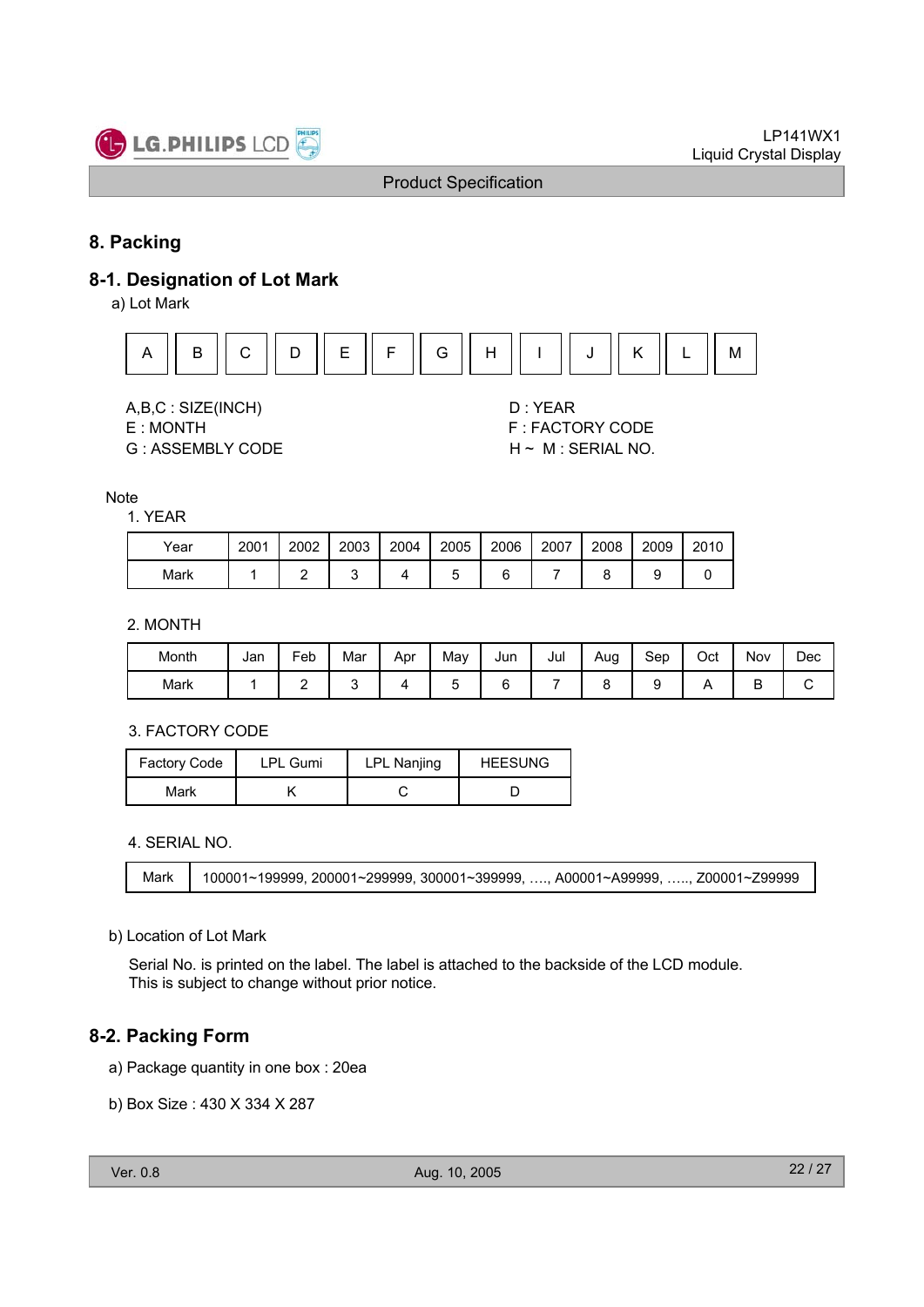

# **9. PRECAUTIONS**

Please pay attention to the followings when you use this TFT LCD module.

# **9-1. MOUNTING PRECAUTIONS**

- (1) You must mount a module using holes arranged in four corners or four sides.
- (2) You should consider the mounting structure so that uneven force (ex. Twisted stress) is not applied to the module. And the case on which a module is mounted should have sufficient strength so that external force is not transmitted directly to the module.
- (3) Please attach the surface transparent protective plate to the surface in order to protect the polarizer. Transparent protective plate should have sufficient strength in order to the resist external force.
- (4) You should adopt radiation structure to satisfy the temperature specification.
- (5) Acetic acid type and chlorine type materials for the cover case are not desirable because the former generates corrosive gas of attacking the polarizer at high temperature and the latter causes circuit break by electro-chemical reaction.
- (6) Do not touch, push or rub the exposed polarizers with glass, tweezers or anything harder than HB pencil lead. And please do not rub with dust clothes with chemical treatment. Do not touch the surface of polarizer for bare hand or greasy cloth.(Some cosmetics are detrimental
- to the polarizer.) (7) When the surface becomes dusty, please wipe gently with absorbent cotton or other soft materials like chamois soaks with petroleum benzene. Normal-hexane is recommended for cleaning the adhesives used to attach front / rear polarizers. Do not use acetone, toluene and alcohol because they cause
- chemical damage to the polarizer. (8) Wipe off saliva or water drops as soon as possible. Their long time contact with polarizer causes deformations and color fading.
- (9) Do not open the case because inside circuits do not have sufficient strength.

### **9-2. OPERATING PRECAUTIONS**

- (1) The spike noise causes the mis-operation of circuits. It should be lower than following voltage :  $V=\pm 200$ mV(Over and under shoot voltage)
- (2) Response time depends on the temperature.(In lower temperature, it becomes longer.)
- (3) Brightness depends on the temperature. (In lower temperature, it becomes lower.) And in lower temperature, response time(required time that brightness is stable after turned on) becomes longer.
- (4) Be careful for condensation at sudden temperature change. Condensation makes damage to polarizer or electrical contacted parts. And after fading condensation, smear or spot will occur.
- (5) When fixed patterns are displayed for a long time, remnant image is likely to occur.
- (6) Module has high frequency circuits. Sufficient suppression to the electromagnetic interference shall be done by system manufacturers. Grounding and shielding methods may be important to minimized the interference.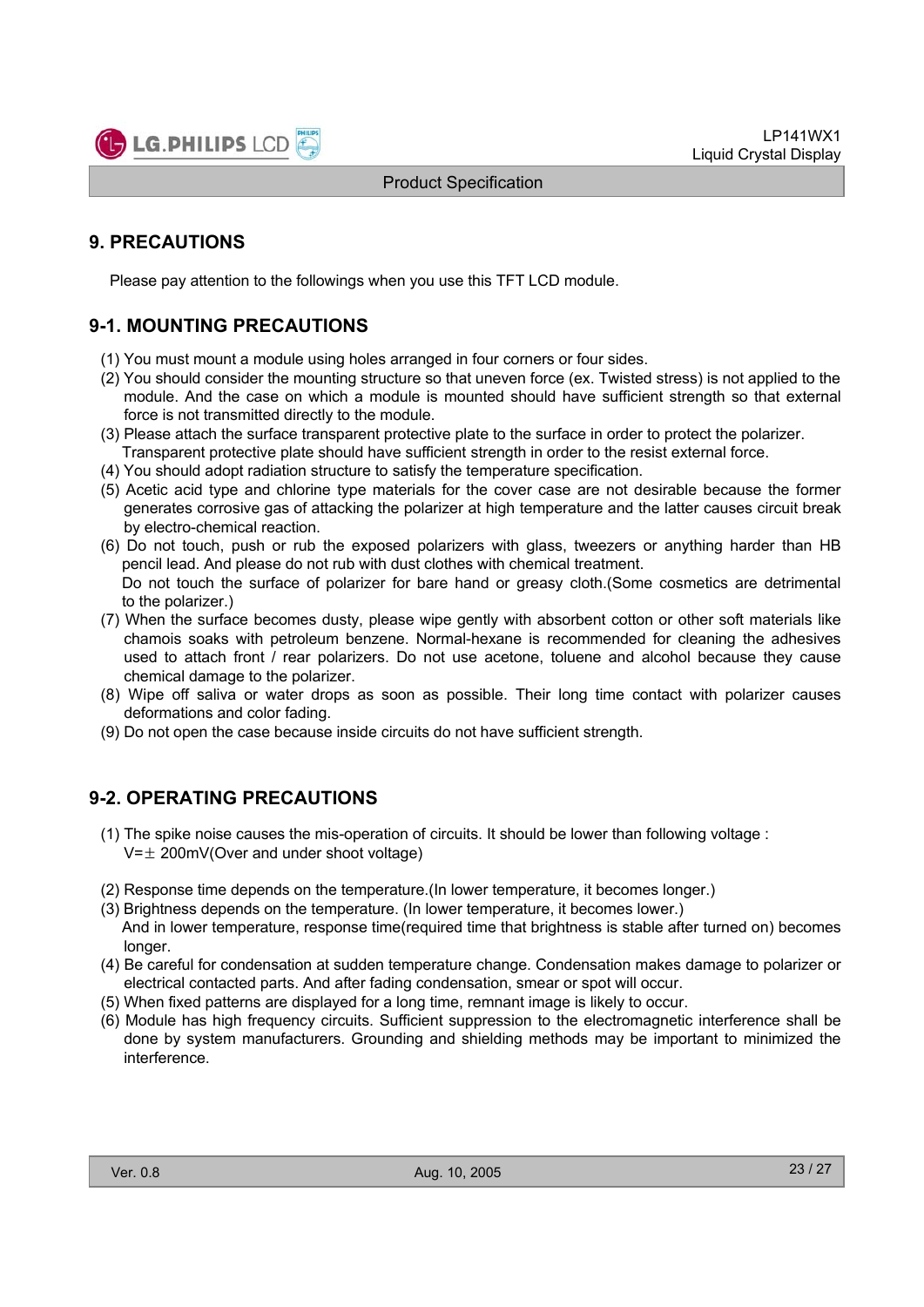

### **9-3. ELECTROSTATIC DISCHARGE CONTROL**

Since a module is composed of electronic circuits, it is not strong to electrostatic discharge. Make certain that treatment persons are connected to ground through wrist band etc. And don't touch interface pin directly.

# **9-4. PRECAUTIONS FOR STRONG LIGHT EXPOSURE**

Strong light exposure causes degradation of polarizer and color filter.

# **9-5. STORAGE**

When storing modules as spares for a long time, the following precautions are necessary.

- (1) Store them in a dark place. Do not expose the module to sunlight or fluorescent light. Keep the temperature between  $5^{\circ}$ C and  $35^{\circ}$ C at normal humidity.
- (2) The polarizer surface should not come in contact with any other object. It is recommended that they be stored in the container in which they were shipped.

# **9-6. HANDLING PRECAUTIONS FOR PROTECTION FILM**

- (1) When the protection film is peeled off, static electricity is generated between the film and polarizer. This should be peeled off slowly and carefully by people who are electrically grounded and with well ion-blown equipment or in such a condition, etc.
- (2) The protection film is attached to the polarizer with a small amount of glue. If some stress is applied to rub the protection film against the polarizer during the time you peel off the film, the glue is apt to remain on the polarizer.

Please carefully peel off the protection film without rubbing it against the polarizer.

- (3) When the module with protection film attached is stored for a long time, sometimes there remains a very small amount of glue still on the polarizer after the protection film is peeled off.
- (4) You can remove the glue easily. When the glue remains on the polarizer surface or its vestige is recognized, please wipe them off with absorbent cotton waste or other soft material like chamois soaked with normal-hexane.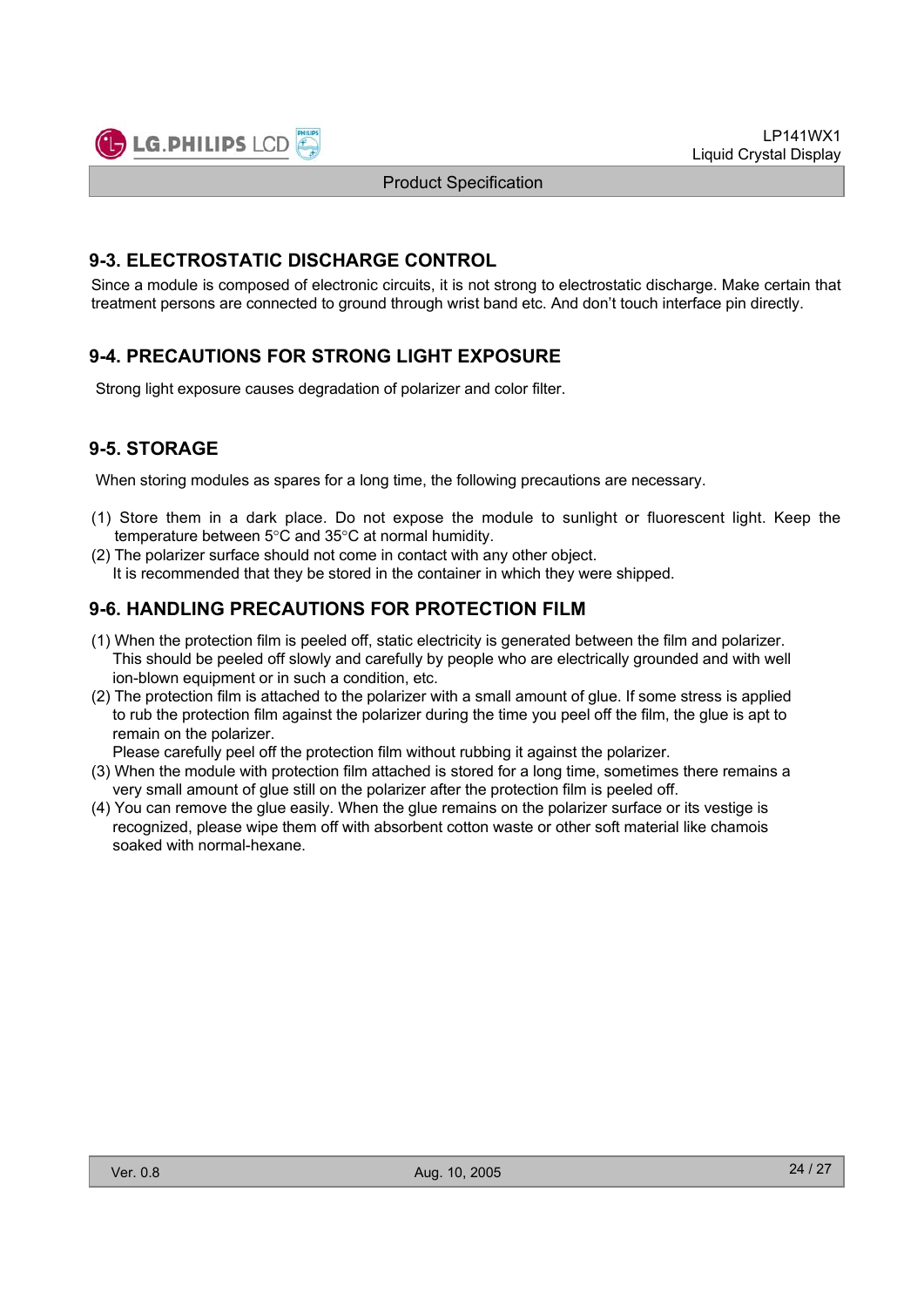

# **APPENDIX A. Enhanced Extended Display Identification Data (EEDIDTM) 1/3**

|                                                        | <b>Byte</b>      |                                                                            | Value           | Value    |
|--------------------------------------------------------|------------------|----------------------------------------------------------------------------|-----------------|----------|
|                                                        | (hex)            | <b>Field Name and Comments</b>                                             | (hex)           | (binary) |
|                                                        | $\boldsymbol{0}$ | Header                                                                     | 00              | 00000000 |
|                                                        | $\mathbf{1}$     |                                                                            | FF              |          |
|                                                        |                  | Header                                                                     |                 | 11111111 |
|                                                        | 2                | Header                                                                     | FF              | 11111111 |
| Header                                                 | $\overline{3}$   | Header                                                                     | FF              | 11111111 |
|                                                        | $\overline{4}$   | Header                                                                     | FF              | 11111111 |
|                                                        | 5                | Header                                                                     | FF              | 11111111 |
|                                                        | 6                | Header                                                                     | FF              | 11111111 |
|                                                        | $\overline{7}$   | Header                                                                     | 00              | 00000000 |
|                                                        | 8                | EISA manufacture code = LPL                                                | $\overline{32}$ | 00110010 |
|                                                        | 9                | EISA manufacture code (Compressed ASCII)                                   | OC              | 00001100 |
|                                                        | 0A               | Panel Supplier Reserved - Product Code                                     | 00              | 00000000 |
|                                                        | 0B               | Panel Supplier Reserved - Product Code                                     | 00              | 00000000 |
|                                                        |                  |                                                                            | 00              |          |
|                                                        | 0 <sup>C</sup>   | LCD module Serial No - Preferred but Optional ("0" if not used)            |                 | 00000000 |
|                                                        | 0 <sub>D</sub>   | LCD module Serial No - Preferred but Optional ("0" if not used)            | $\overline{00}$ | 00000000 |
| Vendor / Product<br>EDID Version<br><b>DID Version</b> | 0E               | LCD module Serial No - Preferred but Optional ("0" if not used)            | 00              | 00000000 |
|                                                        | 0F               | LCD module Serial No - Preferred but Optional ("0" if not used)            | 00              | 00000000 |
|                                                        | 10               | Week of manufacture                                                        | 00              | 00000000 |
|                                                        | 11               | Year of manufacture = $2005$                                               | 0 <sub>F</sub>  | 00001111 |
|                                                        | 12               | EDID structure version $# = 1$                                             | $\overline{01}$ | 00000001 |
|                                                        | 13               | EDID revision $# = 3$                                                      | 03              | 00000011 |
|                                                        |                  |                                                                            | 80              |          |
| Parameters<br>Display                                  | 14               | Video I/P definition = Digital I/P (80h)                                   |                 | 10000000 |
|                                                        | 15               | Max H image size = (Rounded to cm)                                         | 1E              | 00011110 |
|                                                        | 16               | Max V image size $=$ (Rounded to cm)                                       | 13              | 00010011 |
|                                                        | 17               | Display gamma = (gamma ×100)-100 = Example: $(2.2 \times 100) - 100 = 120$ | 78              | 01111000 |
|                                                        | 18               | Feature support (no DPMS, Active off, RGB, timing BLK 1)                   | 0A              | 00001010 |
|                                                        | 19               | Red/Green Low bit (RxRy/GxGy)                                              | C4              | 11000100 |
|                                                        | 1A               | Blue/White Low bit (BxBy/WxWy)                                             | 40              | 01000000 |
|                                                        | 1B               | Red X<br>$Rx = 0.582$                                                      | 94              | 10010100 |
|                                                        | 1 <sup>C</sup>   | Red Y<br>$Ry = 0.344$                                                      | 58              | 01011000 |
|                                                        | 1D               | Green X<br>$Gx = 0.326$                                                    | 53              | 01010011 |
| Panel Color<br>Coordinates                             |                  |                                                                            | 8C              |          |
|                                                        | 1E               | Green Y<br>$Gy = 0.547$                                                    | 28              | 10001100 |
|                                                        | 1F               | $Bx = 0.158$<br>Blue X                                                     |                 | 00101000 |
|                                                        | 20               | Blue Y<br>$By = 0.137$                                                     | 23              | 00100011 |
|                                                        | 21               | $Wx = 0.313$<br>White X                                                    | 50              | 01010000 |
|                                                        | 22               | $Wy = 0.329$<br>White Y                                                    | 54              | 01010100 |
| Established                                            | 23               | Established timings 1 (00h if not used)                                    | 00              | 00000000 |
| Timings                                                | 24               | Established timings 2 (00h if not used)                                    | 00              | 00000000 |
|                                                        | 25               | Manufacturer's timings (00h if not used)                                   | 00              | 00000000 |
|                                                        | 26               | Standard timing ID1 (01h if not used)                                      | 01              | 00000001 |
|                                                        | 27               | Standard timing ID1 (01h if not used)                                      | 01              | 00000001 |
|                                                        | 28               | Standard timing ID2 (01h if not used)                                      | 01              | 00000001 |
|                                                        | 29               | Standard timing ID2 (01h if not used)                                      | 01              | 00000001 |
|                                                        | 2A               | Standard timing ID3 (01h if not used)                                      | 01              | 00000001 |
|                                                        | 2B               | Standard timing ID3 (01h if not used)                                      | 01              | 00000001 |
|                                                        |                  |                                                                            | 01              |          |
|                                                        | $2\mathrm{C}$    | Standard timing ID4 (01h if not used)                                      |                 | 00000001 |
|                                                        | 2D               | Standard timing ID4 (01h if not used)                                      | 01              | 00000001 |
| Standard Timing ID                                     | 2E               | Standard timing ID5 (01h if not used)                                      | $\overline{01}$ | 00000001 |
|                                                        | 2F               | Standard timing ID5 (01h if not used)                                      | 01              | 00000001 |
|                                                        | 30               | Standard timing ID6 (01h if not used)                                      | 01              | 00000001 |
|                                                        | 31               | Standard timing ID6 (01h if not used)                                      | 01              | 00000001 |
|                                                        | 32               | Standard timing ID7 (01h if not used)                                      | 01              | 00000001 |
|                                                        | 33               | Standard timing ID7 (01h if not used)                                      | 01              | 00000001 |
|                                                        | 34               | Standard timing ID8 (01h if not used)                                      | 01              | 00000001 |
|                                                        | 35               | Standard timing ID8 (01h if not used)                                      | 01              | 00000001 |
|                                                        |                  |                                                                            |                 |          |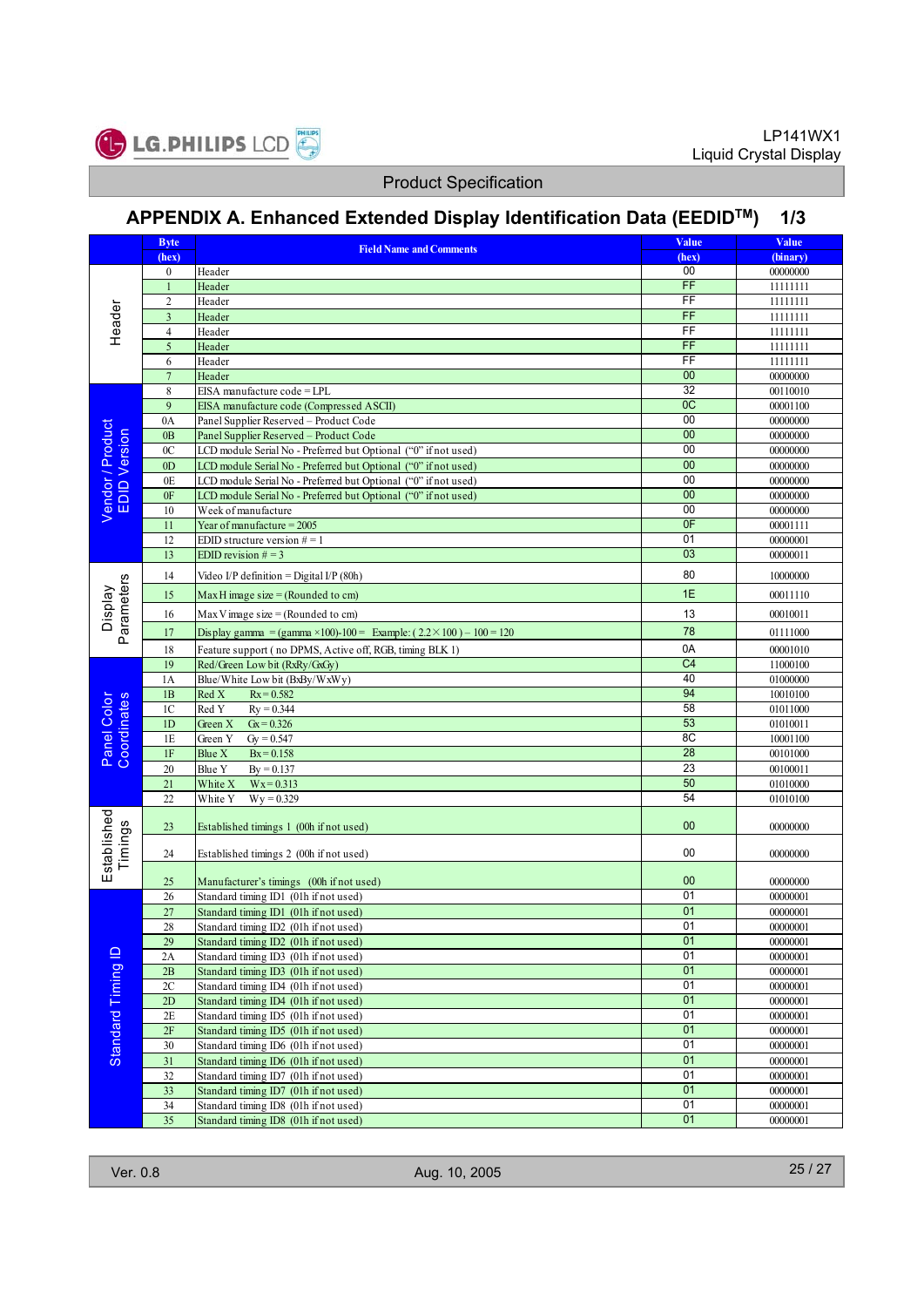

# **APPENDIX A. Enhanced Extended Display Identification Data (EEDIDTM) 2/3**

|                                                   | <b>Byte</b>   | <b>Field Name and Comments</b>                                                                                              | Value                | Value                |
|---------------------------------------------------|---------------|-----------------------------------------------------------------------------------------------------------------------------|----------------------|----------------------|
|                                                   | (hex)         |                                                                                                                             | (hex)                | (binary)             |
|                                                   | 36            | Pixel Clock/10,000<br>71MHz<br>(LSB)                                                                                        | ВC                   | 10111100             |
|                                                   | 37            | Pixel Clock/10,000<br>(MSB)                                                                                                 | 1B                   | 00011011             |
|                                                   | 38            | Horizontal Active $= 1280$ pixels<br>(lower 8 bits)                                                                         | 00<br>A <sub>0</sub> | 00000000             |
|                                                   | 39<br>3A      | Horizontal Blanking (Thbp) = $160$ pixels<br>(lower 8 bits)<br>Horizontal Active/Horizontal blanking (Thbp) (upper4:4 bits) | 50                   | 10100000             |
| Timing Descripter#1                               | 3B            | Vertical Active $= 800$ lines                                                                                               | 20                   | 01010000<br>00100000 |
|                                                   | 3C            | Vertical Blanking (Tvbp) = 23 lines (DE Blanking typ. for DE only panels)                                                   | 17                   | 00010111             |
|                                                   | 3D            | Vertical Active: Vertical Blanking (Tvbp)<br>(upper4:4 bits)                                                                | 30                   | 00110000             |
|                                                   | 3E            | Horizontal Sync, Offset (Thfp) = 48 pixels                                                                                  | 30                   | 00110000             |
|                                                   | 3F            | Horizontal Sync, Pulse Width = 32 pixels                                                                                    | $\overline{20}$      | 00100000             |
|                                                   | 40            | Vertical Sync, Offset $(Tvfp) = 3$ lines Sync Width = 6 lines                                                               | 36                   | 00110110             |
|                                                   | 41            | Horizontal Vertical Sync Offset/Width upper 2 bits                                                                          | $\overline{00}$      | 00000000             |
|                                                   | 42            | Horizontal Image Size = 303.74 mm                                                                                           | 30                   | 00110000             |
|                                                   | 43            | Vertical image Size = $189.84$ mm                                                                                           | <b>BE</b>            | 10111110             |
|                                                   | 44            | Horizontal Image Size / Vertical image size                                                                                 | 10                   | 00010000             |
|                                                   | 45            | Horizontal Border = $0$ (Zero for Notebook LCD)                                                                             | 00                   | 00000000             |
|                                                   | 46            | Vertical Border = $0$ (Zero for Notebook LCD)                                                                               | 00                   | 00000000             |
|                                                   |               | Non-interlaced, Normal, no stereo, Separate sync, H/V pol Negatives, DE only note: LSB is set to                            |                      |                      |
|                                                   | 47<br>48      | "1" if panel is DE-timing only. H/V can be ignored.                                                                         | 18<br>BC             | 00011000<br>10111100 |
|                                                   | 49            | Pixel Clock/10,000<br>71MHz<br>(LSB)<br>(MSB)<br>Pixel Clock/10,000                                                         | 1B                   | 00011011             |
|                                                   | 4A            | Horizontal Active $= 1280$ pixels<br>(lower 8 bits)                                                                         | 00                   | 00000000             |
|                                                   | 4B            | Horizontal Blanking (Thbp) = $160$ pixels<br>(lower 8 bits)                                                                 | A <sub>0</sub>       | 10100000             |
|                                                   | 4C            | Horizontal Active/Horizontal blanking (Thbp)<br>(upper4:4 bits)                                                             | 50                   | 01010000             |
|                                                   | 4D            | Vertical Active $= 800$ lines                                                                                               | 20                   | 00100000             |
| Timing Descripter#2                               | 4E            | Vertical Blanking (Tvbp) = 23 lines (DE Blanking typ. for DE only panels)                                                   | $\overline{17}$      | 00010111             |
|                                                   | $4F$          | Vertical Active: Vertical Blanking (Tvbp)<br>(upper4:4 bits)                                                                | 30                   | 00110000             |
|                                                   | 50            | Horizontal Sync, Offset (Thfp) = 48 pixels                                                                                  | 30                   | 00110000             |
|                                                   | 51            | Horizontal Sync, Pulse Width = $32$ pixels                                                                                  | 20                   | 00100000             |
|                                                   | 52            | Vertical Sync, Offset $(Tvfp) = 3$ lines Sync Width = 6 lines                                                               | 36                   | 00110110             |
|                                                   | 53            | Horizontal Vertical Sync Offset/Width upper 2 bits                                                                          | 00                   | 00000000             |
|                                                   | 54            | Horizontal Image Size = 303.74 mm                                                                                           | 30                   | 00110000             |
|                                                   | 55            | Vertical image $Size = 189.84$ mm                                                                                           | <b>BE</b>            | 10111110             |
|                                                   | 56<br>57      | Horizontal Image Size / Vertical image size<br>Horizontal Border = $0$ (Zero for Notebook LCD)                              | 10<br>00             | 00010000<br>00000000 |
|                                                   | 58            | Vertical Border = $0$ (Zero for Notebook LCD)                                                                               | 00                   | 00000000             |
|                                                   | 59            | Module "A" Revision $=$<br>Example: 00, 01, 02, 03, etc.                                                                    | 00                   | 00000000             |
|                                                   |               |                                                                                                                             | 00                   |                      |
|                                                   | 5A            | Flag                                                                                                                        |                      | 00000000             |
|                                                   | 5B            | Flag                                                                                                                        | 00                   | 00000000             |
|                                                   | 5C            | Flag                                                                                                                        | 00                   | 00000000             |
|                                                   | 5D            | Dummy Descriptor                                                                                                            | <b>FE</b>            | 11111110             |
|                                                   | 5Ε            | Flag                                                                                                                        | 00                   | 00000000             |
|                                                   | $5\mathrm{F}$ | Dell P/N $1^{st}$ Character = H                                                                                             | 48                   | 01001000             |
|                                                   | $60\,$        | Dell P/N $2^{nd}$ Character = D                                                                                             | 44                   | 01000100             |
|                                                   | 61            | Dell P/N $3^{rd}$ Character = 4                                                                                             | 34                   |                      |
|                                                   |               |                                                                                                                             |                      | 00110100             |
|                                                   | 62            | Dell P/N $4^{th}$ Character = 0                                                                                             | 30                   | 00110000             |
|                                                   | 63            | Dell P/N $5^{th}$ Character = 0                                                                                             | 30                   | 00110000             |
|                                                   | 64            | LCD Supplier EEDID Revision $# = 0.8$                                                                                       | 08                   | 00001000             |
| Timing Descripter #3<br>Dell specific information | 65            | Manufacturer $P/N = 1$                                                                                                      | 31                   | 00110001             |
|                                                   | 66            | Manufacturer $P/N = 4$                                                                                                      | 34                   | 00110100             |
|                                                   | 67            | Manufacturer $P/N = 1$                                                                                                      | 31                   | 00110001             |
|                                                   | 68            | Manufacturer $P/N = W$                                                                                                      | 57                   |                      |
|                                                   |               |                                                                                                                             |                      | 01010111             |
|                                                   | 69            | Manufacturer $P/N = X$                                                                                                      | 58                   | 01011000             |
|                                                   | 6A            | Manufacturer $P/N = 1$                                                                                                      | 31                   | 00110001             |
|                                                   | <b>6B</b>     | Manufacturer P/N (If <13 char, then terminate with ASCII code 0Ah, set remaining char = 20h)                                | 0A                   | 00001010             |